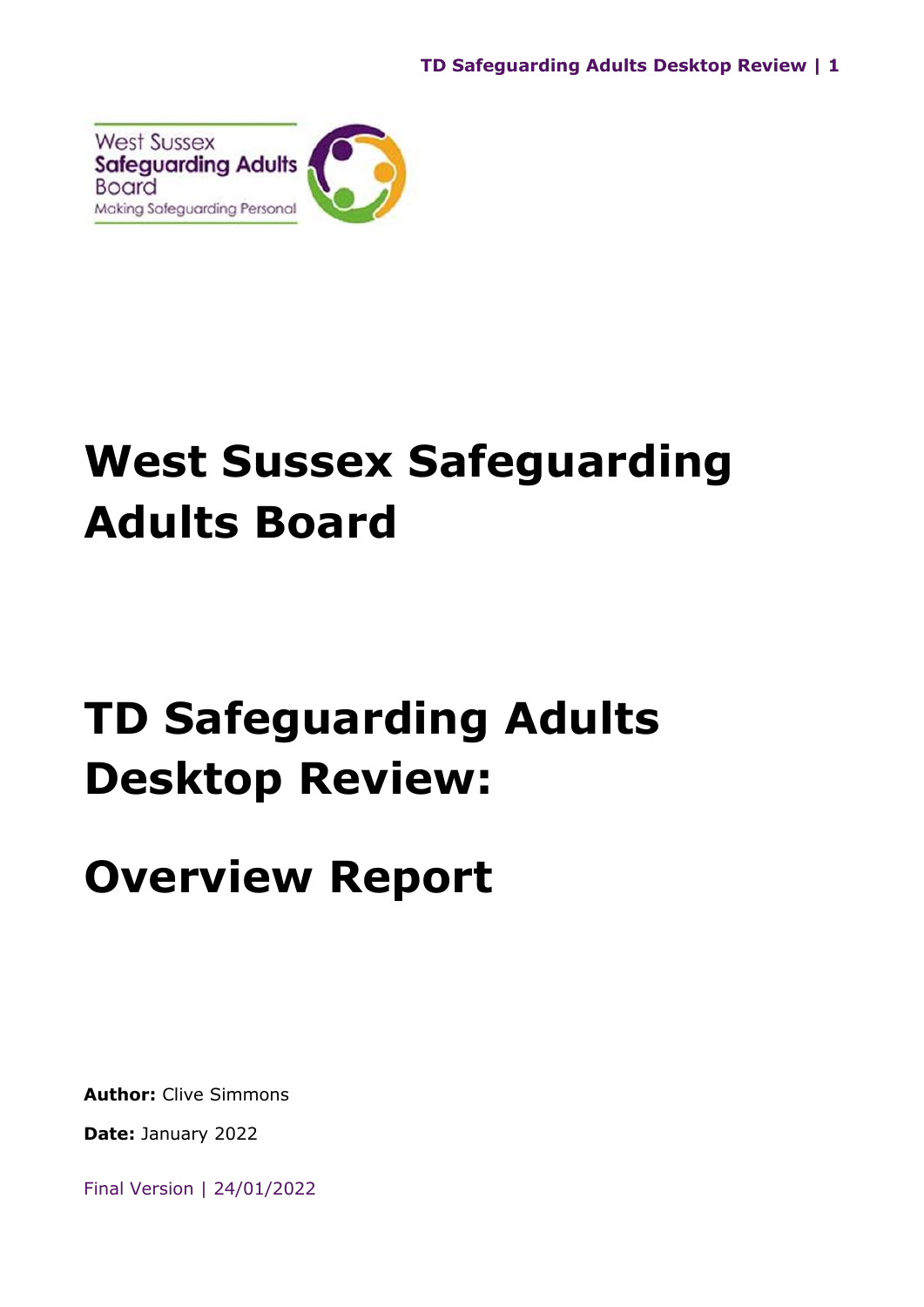## **Contents**

|  | 8. Recommendations to improve services and reduce risk27 |  |
|--|----------------------------------------------------------|--|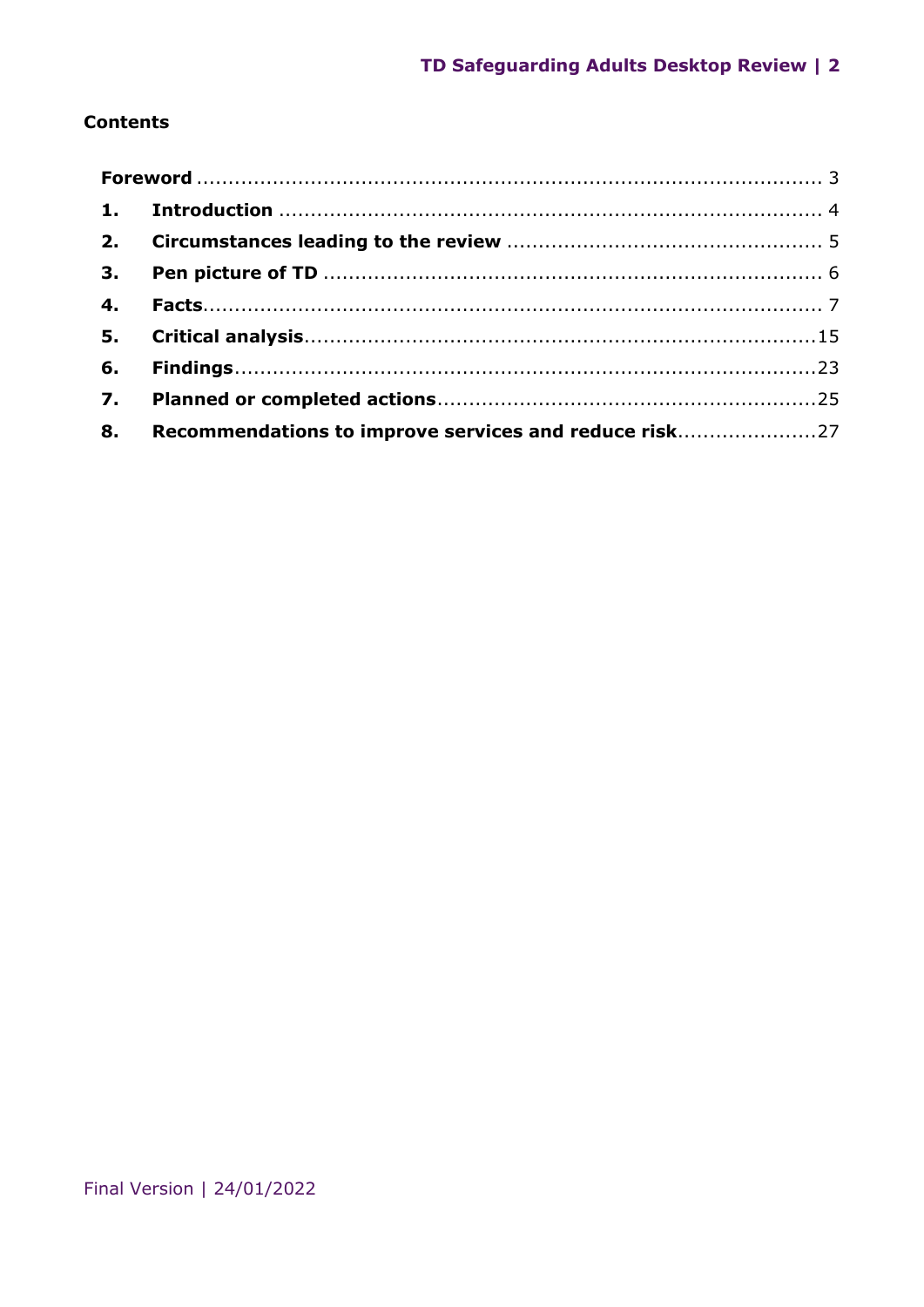## <span id="page-2-0"></span>**Foreword**

The West Sussex Safeguarding Adults Board (the Board) has published a Safeguarding Adults Review (SAR) that looked into the circumstances in the lead up to the death of TD. The Board and the Independent Reviewer express their sincere condolences to the family and friends of TD.

The purpose of a Safeguarding Adults Review is not to reinvestigate or to apportion blame but to establish where and, how lessons can be learned, and services improved for all those who use them and, for their families and carers.

This Review looks at the circumstances and the support offered in the lead up to TD's death and, examines the actions of various agencies that were involved in order to reduce the likelihood of similar events happening again, in the future.

Recommendations have been made as a result of this Review, which will enable lessons to be learned and will contribute to service development and improvement.

The Review identified key findings in relation to; professional curiosity, multi-agency risk management, effective safeguarding adults' decisions and actions, and fulfilment of TD's wishes. The Reviewer made a recommendations under 5 key areas; planned and completed actions, multi-agency risk management, safeguarding thresholds and enquiries, Mental Capacity Act training and recording and, the service user voice.

The Board and the SAR Subgroup, which reports to the Board, will monitor progress on the implementation of all recommendations through receiving reports from all agencies involved in working TD, that reflect progress on their continued action plan to reduce risk and ensure that the necessary development of systems and procedures continue to improve practice.

The Board will also ensure that the learning from this Review is widely disseminated and that the outcomes of the learning will lead to improved services in West Sussex.

Annie Callanan, Independent Chair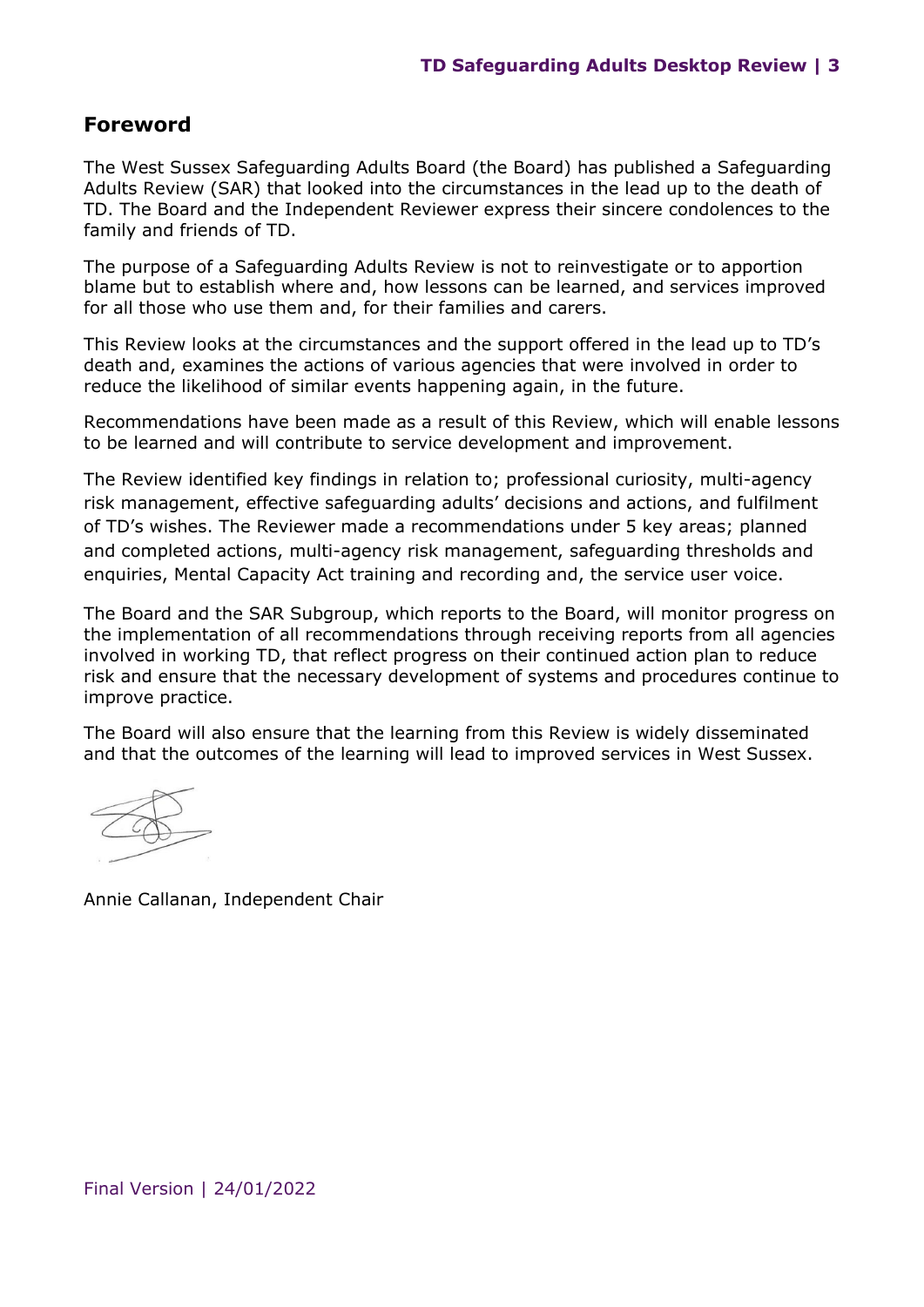## <span id="page-3-0"></span>**1. Introduction**

- 1.1. The West Sussex Safeguarding Adults Board (WSSAB) decided in January 2021 that the criteria to undertake a Safeguarding Adults Review were met. A desktop review was considered to be proportionate, to build on individual agency reviews and already agreed upon improvements, and this was commissioned to commence in May 2021.
- 1.2. The Care Act 2014, Section 44, requires that Safeguarding Adults Boards arrange a Safeguarding Adults Review when certain criteria are met. These are:
	- When an adult has died and abuse or neglect has been a contributory factor, or has not died but has experienced serious abuse or neglect, whether known or suspected, and;
	- There is a concern that partner agencies could have worked more effectively to protect the adult.
- 1.3. Safeguarding Adults Reviews reflect the six Safeguarding Adults principles, as defined in the Care Act. These are empowerment, prevention, proportionality, protection, partnership and accountability.
- 1.4. The aims of the Safeguarding Adults Review are to contribute to the improved safety and wellbeing of adults at risk and, if possible, to provide a legacy to TD and a comfort to his family.
- 1.5. There are clear review objectives which have been addressed to achieve these aims. Through a shared commitment to openness and reflective learning, involved agencies have sought to reach an understanding of the facts (what), an analysis of the facts with findings (so what), recommendations to improve services and to reduce the risk of repeat circumstances and a shared action plan to implement these recommendations (what now). It is important that the actions are monitored by the WSSAB to ensure that the review makes a positive difference in the lives of adults at risk.
- 1.6. It is not the purpose of the review to re-investigate suspected abuse or neglect, or to apportion blame to any party, and strengths are identified alongside failings to ensure a rounded learning experience.
- 1.7. The review process to meet these aims and objectives has followed a clear path. The Independent Reviewer has critically analysed relevant agencies records and interviewed representatives; leading to a presentation of the overview report and action plan to the WSSAB SAR panel and full board for endorsement; and culminating in a learning event and a Quality & Performance Sub-Group responsibility to seek assurance that the action plan is progressed across agencies.
- 1.8. The review concentrates on the most relevant period, from 01/03/19 when the initial safeguarding concern arose to 31/10/19 when TD died.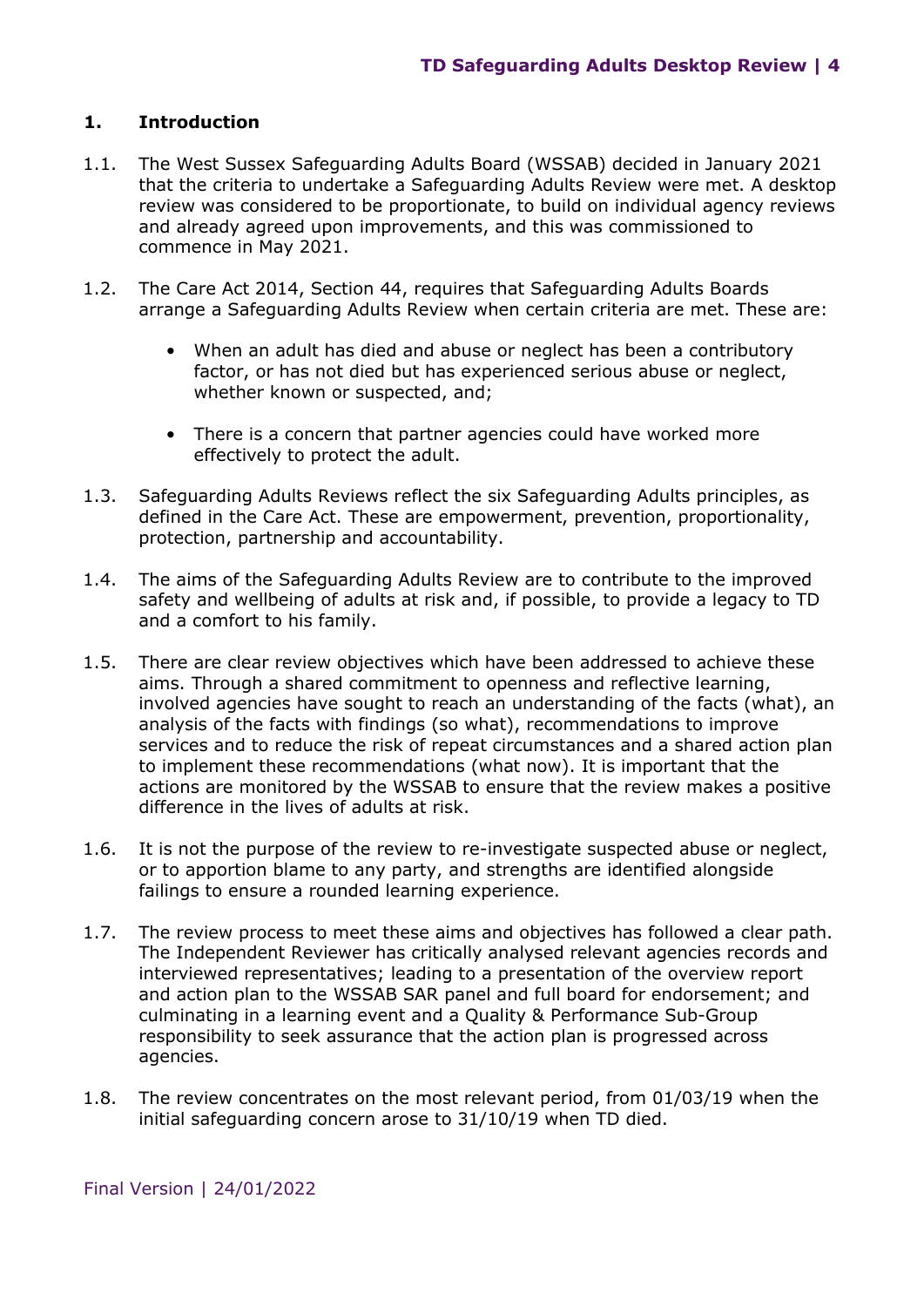- 1.9. The review overlaps with a Coroner's Inquest, held on 02 and 03/06/21, and the findings are incorporated within this review. In conclusion, the coroner found that Adult G died from pneumonia, caused by his Chronic Obstructive Pulmonary Disease (COPD), despite appropriate treatment. His decline was accelerated by his mental health. The coroner concluded that deficits found in interventions by agencies did not amount to neglect or contribute in any significant way to TD's death.
- 1.10. The Independent Reviewer acknowledges that significant improvements have already been made in areas identified within this review, under the auspices of the WSSAB, and continued progress should be monitored by the Board.
- 1.11. A contribution by family to the review has been enabled by a telephone interview with AD (brother), in which he provided a pen picture of TD and a perspective on the care received from agencies. Following consultation with a relative, Care Home and CMHT professional, contact has not been made with TD's partner, MM, to discuss the review. This is due to her vulnerability. However, a summary of the findings may subsequently be shared with her by the Independent Reviewer and a relative.
- 1.12. Representatives of agencies contributing to the review, through panel attendance or online interviews with the Independent Reviewer (unless otherwise stated), are listed below (titles are those which applied during the reporting period):
	- Assistant Director, Safeguarding, Planning & Performance West Sussex County Council (WSCC), Adult Social Care
	- Adult Safeguarding Service Manager WSCC, Adult Social Care
	- Tissue Viability Nurse Lead Western Sussex Hospitals
	- Deputy Director of Social Work Sussex Partnership Foundation Trust
	- Social Worker (AMHP, Placement Review Officer) Berkshire Mental Health Services, Windsor & Maidenhead Community Mental Health Team (WAM CMHT)
	- Team Leader Berkshire Mental health Services, WAM CMHT
	- Director Abbots Lawn Nursing Home (Ashton Care)
	- Home Manager Abbots Lawn Nursing Home (Ashton Care)
	- Sussex NHS Commissioners (CCG) Designated Nurse Adult Safeguarding
	- West Meads Surgery Practice Manager
	- SECAmb Safeguarding Nurse Consultant
	- Detective Sergeant Sussex Police (via email)
	- Representative COC (via email)

#### <span id="page-4-0"></span>**2. Circumstances leading to the review**

2.1. TD died in St Richards Hospital on 31/10/19 and, in the eight months prior to his death, there had been six known contacts by agencies with West Sussex County Council (WSCC) about possible abuse and neglect. These are detailed in this report as significant events.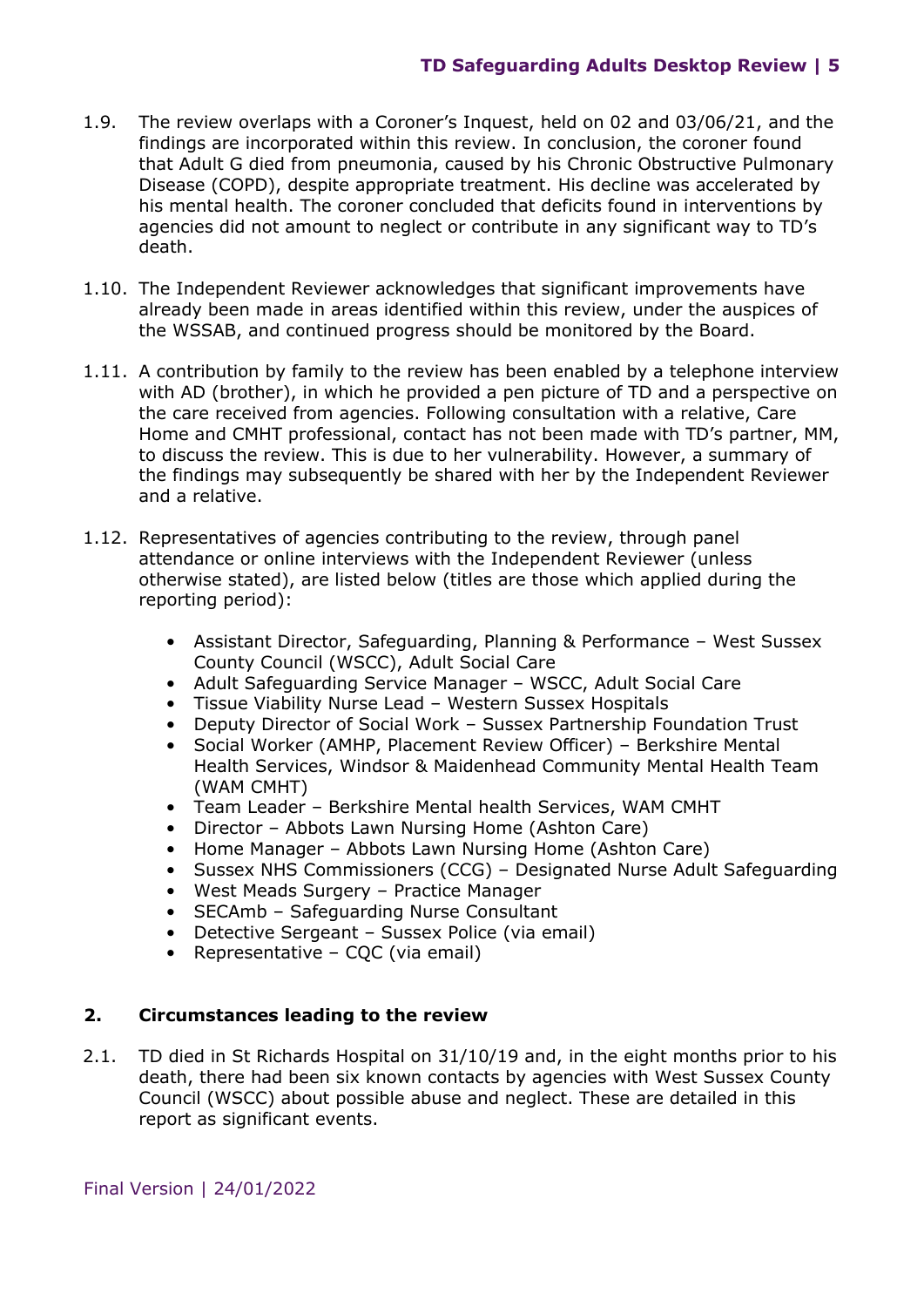- 2.2. In preparing for the Inquest, WSCC found internal systemic and operational practice concerns, specifically relating to risk management and safeguarding decisions and actions.
- 2.3. The analysis in this review has focused on key themes, as agreed at an initial SAR planning meeting on 28/05/21, which are outlined in the Terms of Reference:
	- How effective was multi-agency needs and risk assessment and communication?
	- How effectively was mental capacity and the person's voice addressed?
	- How effective were Safeguarding Adults responses in reducing the risk of abuse and neglect?
	- What was the impact of resource and environmental issues on
	- the decisions and actions of agencies?
	- How compliant were agencies in meeting statutory and procedural requirements?
	- Could the suspected neglect have been prevented?
	- What concerns were raised by the Coroner's Enquiry?

## <span id="page-5-0"></span>**3. Pen picture of TD**

- 3.1. Safeguarding Adults Reviews (SARs) should provide a window into the lived experience of adults at risk.
- 3.2. TD is described by his brother (AD) as very caring, but that he was also prone to violent mood swings when not corrected by medication. They grew up together with their parents and grandparents and his brother recalls that TD had a difficult childhood. He had a speech difficulty, which meant that he received unkind comments from some peers. His schizophrenia began to manifest itself in his early teenage years and subsequently worsened. By his early twenties, TD was working as an apprentice joiner in a factory, before losing this job. He was later diagnosed with Asbestosis. TD was regularly in and out of Wexham Park Psychiatric Unit in Slough around this time and his brother feels that the stress on their parents was a contributory factor in their separation, after which TD continued to live at home with his mother. He met MM at Wexham Park Hospital Psychiatric Unit and she became his life-long partner. They lived in a Council flat in Maidenhead and then moved to sheltered accommodation in Bognor Regis. Subsequently they 'were split up' and TD experienced a couple of moves, before residing at Abbots Lawn Nursing Home (owned by Ashton Care) in Bognor Regis from May 2018, a couple of streets away from MM's residential care home.
- 3.3. It is unclear whether TD experienced the loss of a child to a road traffic accident whilst living in Berkshire and, if so, the significance to his mental health deterioration. The Berkshire Mental Health Services Social Worker, who was assigned to TD, is aware of this and believes it is accurate. TD's brother is aware of this possibility, but believes that it is probably not accurate as it was not relayed to him by TD, their mother or MM. He also feels that, if TD did experience such a loss, it would have been some time after his mental health had significantly deteriorated.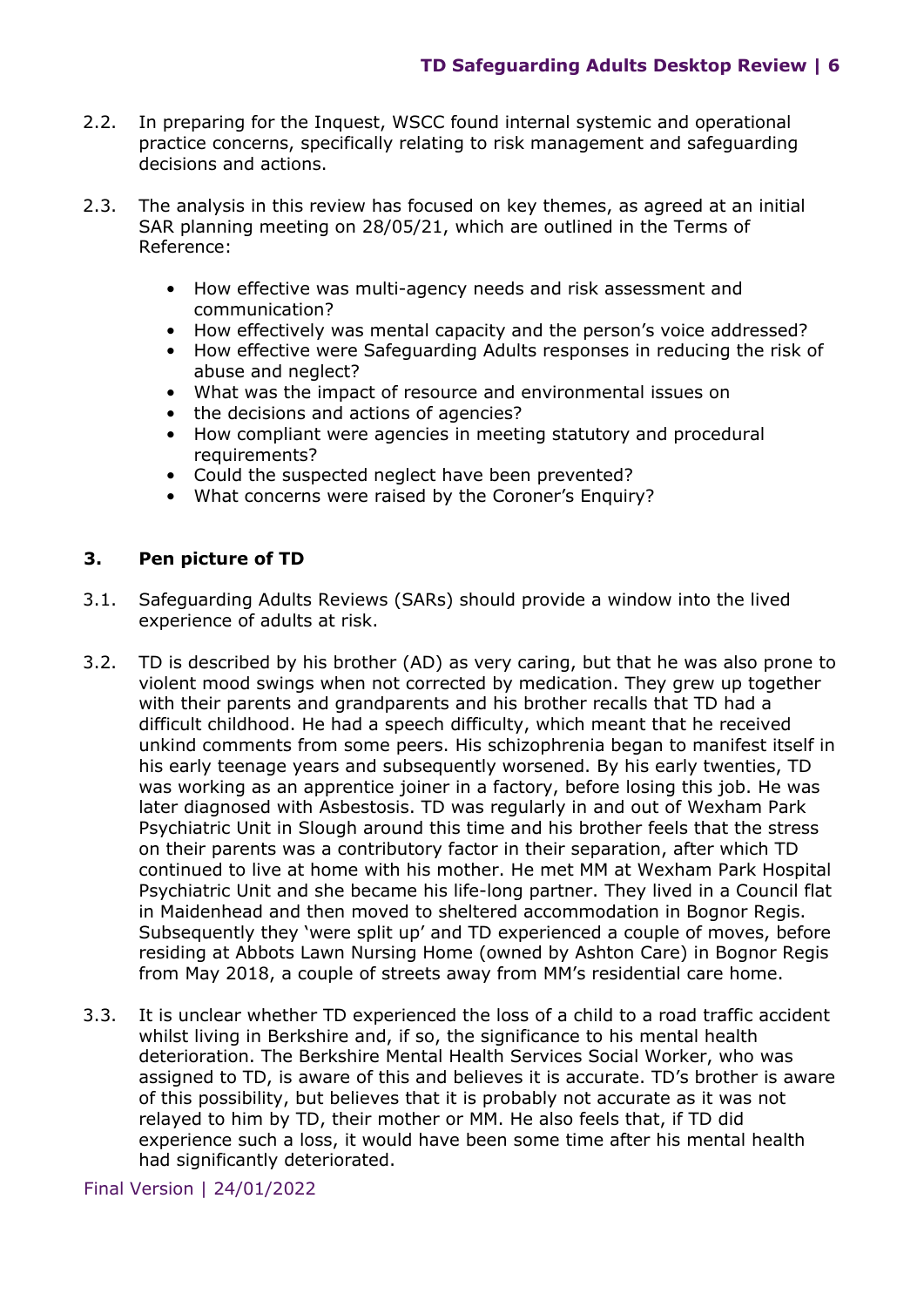- 3.4. TD lived with acute mental health needs, including a diagnosis of paranoid schizophrenia, was not compliant with medication, and presented with challenging behaviour. GP records in November 2014 refer to delusional health beliefs and aggression. The GP surgery confirm, in contributing to this review, that they considered TD to have a learning disability and that he was on the learning disability register, but that he was not considered to be living with dementia and this is not referenced in his clinical records. There is a record of drug overdoses in 1979 due to depression, in 1985 as suicidal and in 2008 as feeling 'fed up'. His brother recalls that TD received ECT treatment whilst at Wexham Park, but he feels that this did not improve his mental health condition.
- 3.5. TD also had complex physical health needs; including chronic obstructive lung disease, microcytic anaemia, diabetes mellitus, chronic kidney disease, acquired hypothyroidism, and developed pressure ulcers to his sacrum and heels. His compliance with care was variable and full assistance was required whilst resident at the Nursing Home.

## <span id="page-6-0"></span>**4. Facts**

## **4.1. Prior to March 2019**

- 4.2. The assigned Windsor & Maidenhead Social Worker (Approved Mental Health Practitioner and Placement Review Officer) began working with TD in April 2017. She completed her initial, introductory visit to him on 09/05/17. At this time, he had been in St Richard's Hospital for about 2 years, under Section 3 of the Mental Health Act, and discharge was planned back to Albany House Care Home. The Social Worker visited again on 09/06/17, joint with the Review Officer for TD's partner, MM, and the manager of the Care Home. Discharge was discussed and TD's partner had indicated a wish for them to move to a placement in Berkshire that had been identified by a previous Review Officer. She was concerned about possibly being separated from TD, who wished to be discharged to a low security unit. TD had presented at times as aggressive towards staff.
- 4.3. TD was discharged to Abbots Lawn Nursing Home on 04/05/18, with information provided by the Hospital and Social Worker on his presenting needs and an assessment completed by the placement whilst TD was in hospital. The Nursing Home is registered to meet the needs of up to 37 residents who are living with dementia or other mental health concerns. The area was chosen to enable TD to be close to his partner (resident in a Care Home nearby) and other potential placements in the Bognor Regis area had not progressed due to his challenging behaviour.
- 4.4. The Social Worker visited TD at Abbots Lawn Nursing Home on 25/07/18 to review the placement.
- 4.5. TD was admitted to the Harold Kidd Unit, Orchard Ward, under section 3 of the Mental Health Act, due to not taking medication. He was also presenting as aggressive to staff, putting himself on the floor, not eating and drinking sufficiently, was deteriorating in his physical health and had developed a Urinary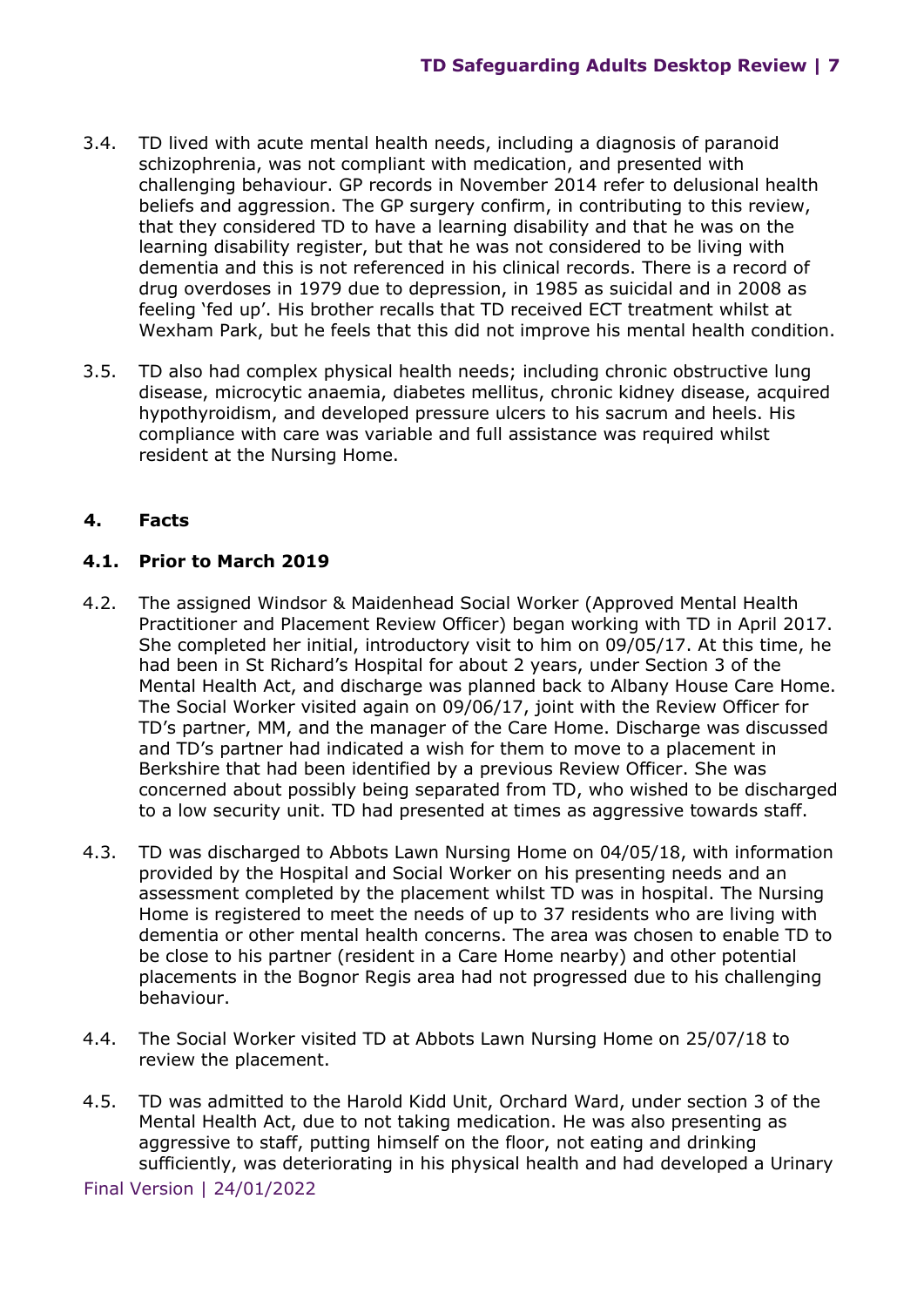Tract Infection (UTI). A Discharge Planning Meeting was held on 02/10/18. Abbots Lawn Nursing Home affirmed that they could meet TD's needs with support and provided feedback that he would only accept medication of a certain colour. TD's brother, AD, was present and confirmed that he had held Lasting Power of Attorney (LPA) responsibility for TD's health and welfare and finances since 15/08/18.

- 4.6. On 22/08/18, the GP records refer to a Nursing Home request for a 'covert medication letter', which the surgery considered to be appropriate. It was also noted that it was unclear if the Mental Health Team were actively involved with TD. On 24/08/18, the Surgery and Nursing Home had requested that the Mental Health Team complete a Mental Health assessment as TD was not compliant with medication (as he felt that tablets were poisoned) and that his paranoid delusions were increasing. The GP surgery confirms that a temporary covert medication certificate was signed by the paramedic practitioner at the surgery on 22/08/18, following discussion with Nursing Home staff. The surgery has recorded a request to the local Mental Health Team on 23/08/18 to complete a mental health assessment, due to challenging behaviour and declining care, leading to hospital admission from 31/08/18 to 08/10/18.
- 4.7. The GP records on 05/11/18 refer to TD having received a letter from the Mental Health Team, explaining that covert medication was being applied, as he is refusing medication. He was under a Mental Health Act s17 Community Treatment Order.
- 4.8. The Social Worker contacted Abbot's Lawn Nursing Home on 26/11/18 and was informed that TD was still presenting as aggressive at times towards staff.
- 4.9. A Psychiatrist prescribed anti-psychotic depot medication on 03/12/18, under the Community Treatment Order; Anxiolytic (Clonazepam), Antiepileptic (Sodium Valproate), Antimuscarinic (Procyclidine). The medication was to be administered covertly within BNF limits. This was superseded by a Community Treatment order, signed by a second opinion appointed doctor. Other medication was not administered if refused.
- 4.10. CQC published an inspection report on Abbots Lawn Nursing Home on 13/12/18, with a rating of 'Good'.
- 4.11. On 05/02/19, the Social Worker visited TD at the Nursing Home, joint with the Clinical Commissioning Group (CCG) Review Officer, to complete a placement review. The CCG attendance had been arranged as TD was presenting as physically aggressive at times and was consistently asking to move to North Berkshire. The focus of the review was to consider TD's needs and potential transfer to his area of choice. During the review, the Social Worker witnessed TD punching his key worker twice. Staff at the Nursing Home managed his aggression by giving him time to calm down. TD required two staff to support him with a daily wash. At times he would put himself on the floor from his wheelchair. TD said that he wished to move to Berkshire to be near to his brother. His partner, MM, had spent most of her life with him. He visited her residential care home weekly, also to see his parrot, whilst she visited him every day at his Nursing Home and in hospital. She had complained to staff that he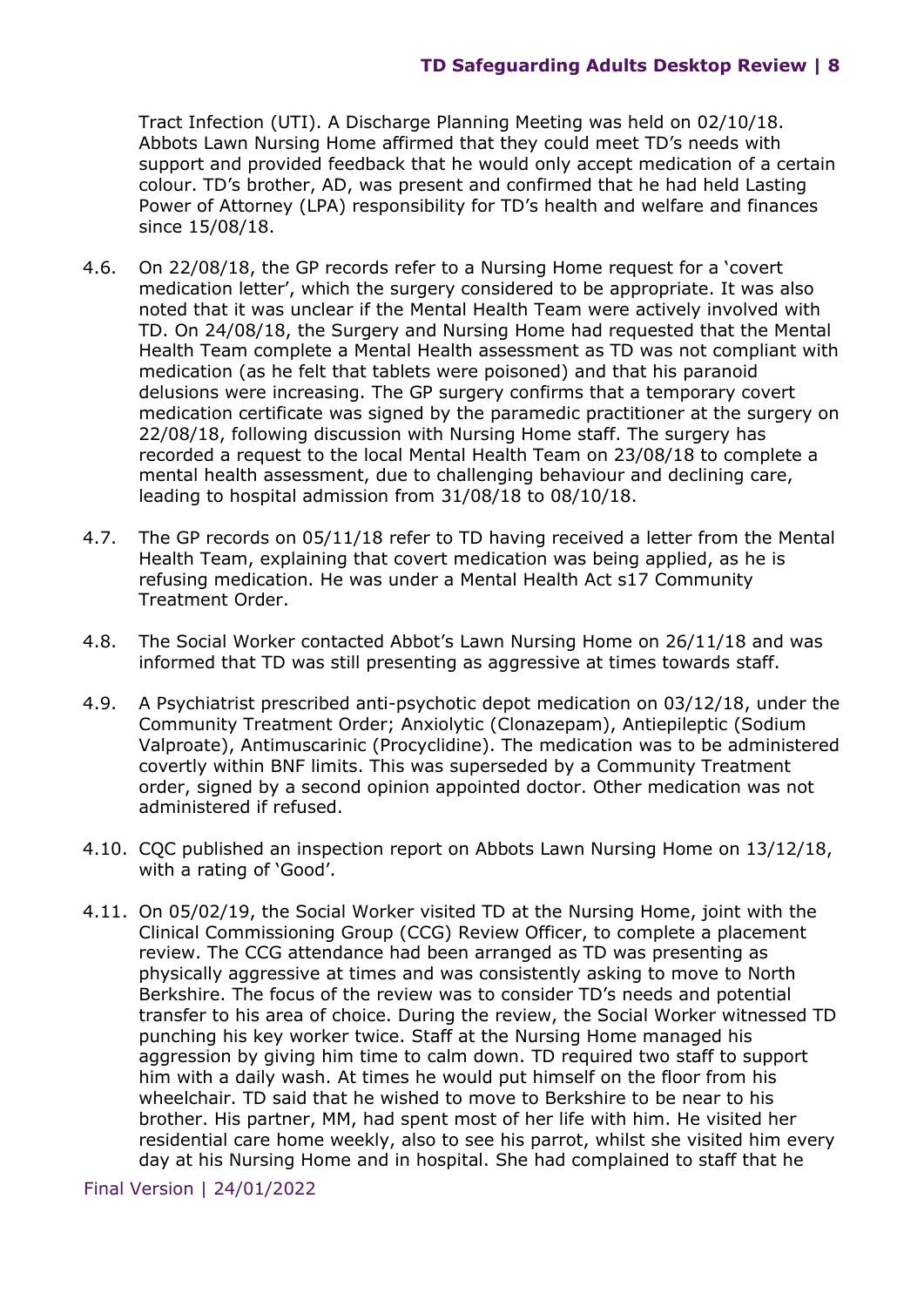was spending most of his time in his room. A strong smell of urine was noticed in TD's room during the review and laminate flooring was planned by the Nursing Home. The Social Worker, as part of the Safeguarding Adults Review, recalls that she had planned to look at potential placements in Berkshire but that it was difficult as he and his partner wished to move together, and they had different levels of need to each other.

#### **4.12. March to October 2019**

4.13. **Significant event 1:** TD was visited by a GP on 19/03/19, requested by the Nursing Home due to a slight swelling to his face and eye, with no acute cause found. It is understood that this was corrected by steroids on the same day. The GP advised that staff should provide monitoring and hospital admission was not considered to be necessary. TD had been observed on the bedroom floor by staff at 6am, helped back to bed, and observed on the floor again at 9.30 am. The Nursing Home representatives confirm that he was often found in this position. He would at times roll himself from his bed onto the floor and remain there for hours, at times covering himself in faeces (often shortly before his partner visited in the afternoon), and a mattress was therefore placed on the floor. A hoist was not safe to use, as he was at risk of throwing himself backwards. Shortly after support with dressing, he tended to strip off his clothes again. Staff would check in on TD at 8am and 8 pm. He was not routinely taking his prescribed medication, which the GP and Psychiatrist felt was affecting his physical and mental health. Despite administration of tablets in accordance with his colour preferences, he would still sometimes refuse to take tablets and staff would try again later. He received Sodium Valproate for paranoid schizophrenia, Clonazepam and a depot injection that was administered every two weeks by the local Mental Health Hub. The Nursing Home representatives state that they would administer the medication covertly as a last resort and had GP and Pharmacy permission for this. As the home is registered to cover mental health needs, including dementia, they have a Mental Capacity Assessment for every resident in respect to medication. The GP surgery confirm that mental capacity was correctly assessed and recorded in regard to taking medication on each GP visit to TD; that 'sometimes it was felt he had capacity to decline his medication and at others he did not seem to have capacity to decide'. It was not felt essential for him to take his psychiatric medication every day and he did take it intermittently. When he did not take medication, he became more paranoid, suspicious of staff, more intolerant and likely to present challenging behaviour. TD required two carers to assist with washing and dressing and presented as aggressive to staff at times, hitting or presenting as about to hit. This behaviour is described as unpredictable, as he could also present as amiable and 'very nice' and there was no clear pattern. Although there was also no clear trigger to his aggression, he presented certain motivations, such as racial prejudice and changeable food obsessions. The care plan was reviewed and, although unclear, this was not a care management review and was probably undertaken by a nurse at the home. Checks were increased to half-hourly, which the Nursing Home representatives confirm did happen. He would spend most of the time in his bedroom and would be supported or make his own way downstairs at times. A DoLS authorisation was in place since 12/5/2019, and an Independent Mental Capacity Advocate (IMCA) was involved, who supported his wish to move. TD had wished throughout his stay to move to Maidenhead, which the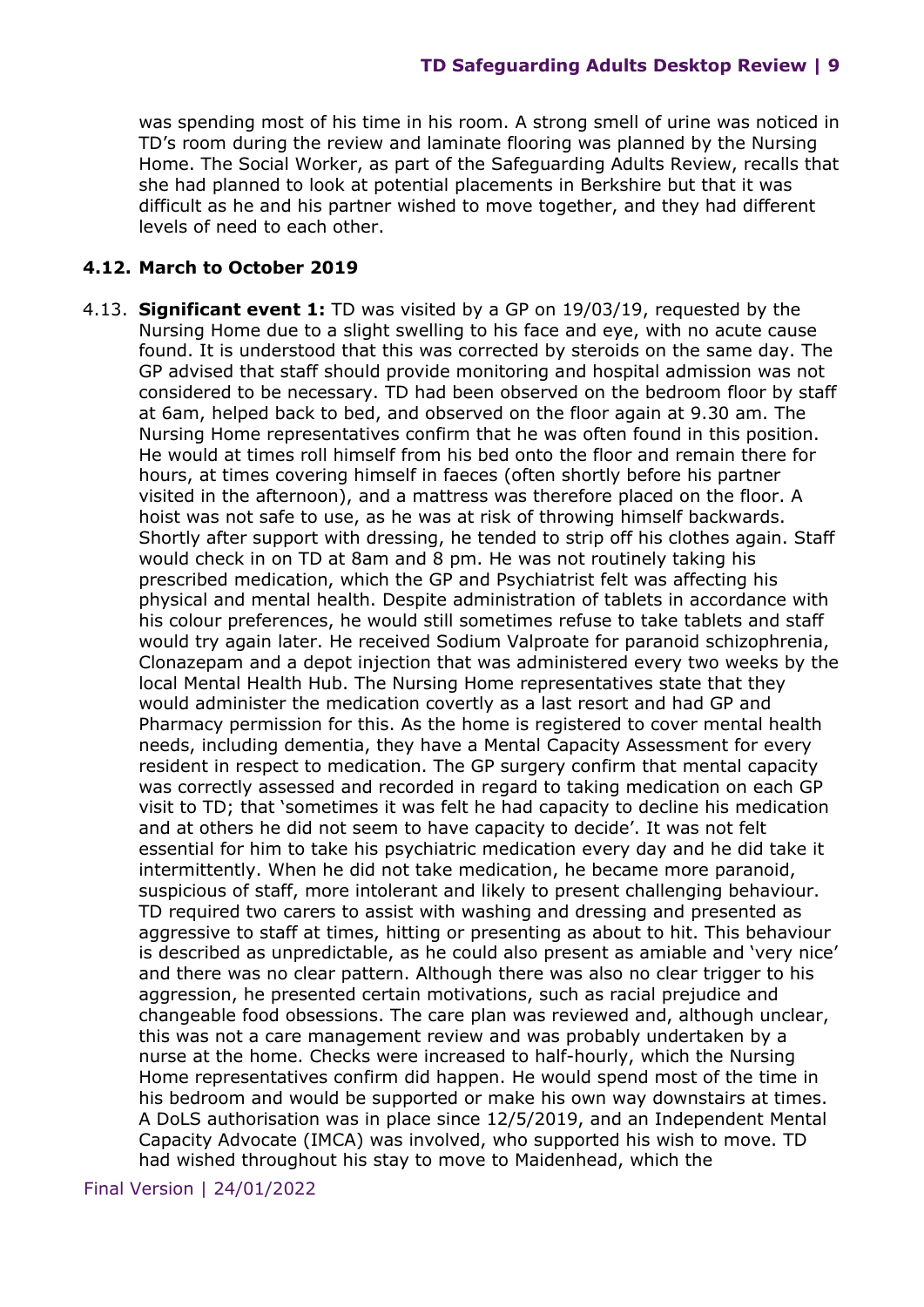representatives feel became increasingly significant to his emotional wellbeing, but do not know if this impacted on his behaviour. They do not recall a care management review, but that there were regular discussions about moving which they feel should have been more proactively pursued, and that the Social Worker did not visit regularly. The Social Worker was aware of the incident in March 2019. WSCC representatives would occasionally visit unannounced to check on TD, seeing him directly. The incident reported by the Nursing Home to WSCC did not meet the Care Act s42 criteria as there were no grounds to suspect neglect. This was a reasonable decision, but there is no record of a medication review by the Nursing Home and the GP, or of other action taken to address risk aside from increased checks.

- 4.14. A further GP visit was requested on 21/03/19 at 10.13. TD was seen at 15.41, had developed blisters on his hands and arms and was diagnosed with Bullous Pemphigoid and treated with steroids. This was reviewed by the GP on 05/06/19, who found that it had resolved. There is a GP record on 20/03/19 of covert medication. The Nursing Home representatives add that he did not have pressure ulcers at this point, but had blisters on his hands due to diabetes, which the GP was treating with steroids since around 13/03/19.
- 4.15. On 04/06/19, 18/06/19 and 21/06/19, the Social Worker contacted the Mental Health Team in Bognor Regis to request information on his needs. This was received and provided to two prospective Nursing Homes in Berkshire.
- 4.16. The Nursing Home requested a medication review in July or August 2019, due to a deterioration in TD's physical health, and Temazepam was reduced in the same month. There had been active communication between the Nursing Home with the GP surgery, with 3 requests for visits to TD in June 2019, none in July 2019 and 4 in August 2019.
- 4.17. SECAmb received 16 calls from the Nursing Home regarding residents between July and October 2019 (4-month period), including 4 or 5 duplicate or cancelled calls. An ambulance crew attended on 11 occasions, which the SECAmb representative in this review does not consider to have been exceptional, considering the dependency levels of residents.
- 4.18. **Significant event 2:** An incident was reported by TD's partner on 01/07/19 to the local Mental Health Hub, that TD had alleged a physical assault by staff; specifically, that he was punched on the nose and his eye was cut. Staff checked and found no cuts, bruises or other injuries. The GP surgery was not contacted in relation to this incident. Mental Health staff visited promptly, and no injuries were observed. There was unclear recording and action by the Mental Health Hub and there was no recording of the incident by the Nursing Home. The Nursing Home representatives state that recording has improved since this time. They state that it was not unusual for TD's partner to report allegations, including assault and neglect, following comments from TD; but that there was never any indication of assault and carers attended in pairs. Also, on no occasion where they asked to complete a Safeguarding Adults form in relation to TD. The incident was not reported to West Sussex County Council as a safeguarding concern or shared with Berkshire, although the Care Act s42 criteria was clearly met.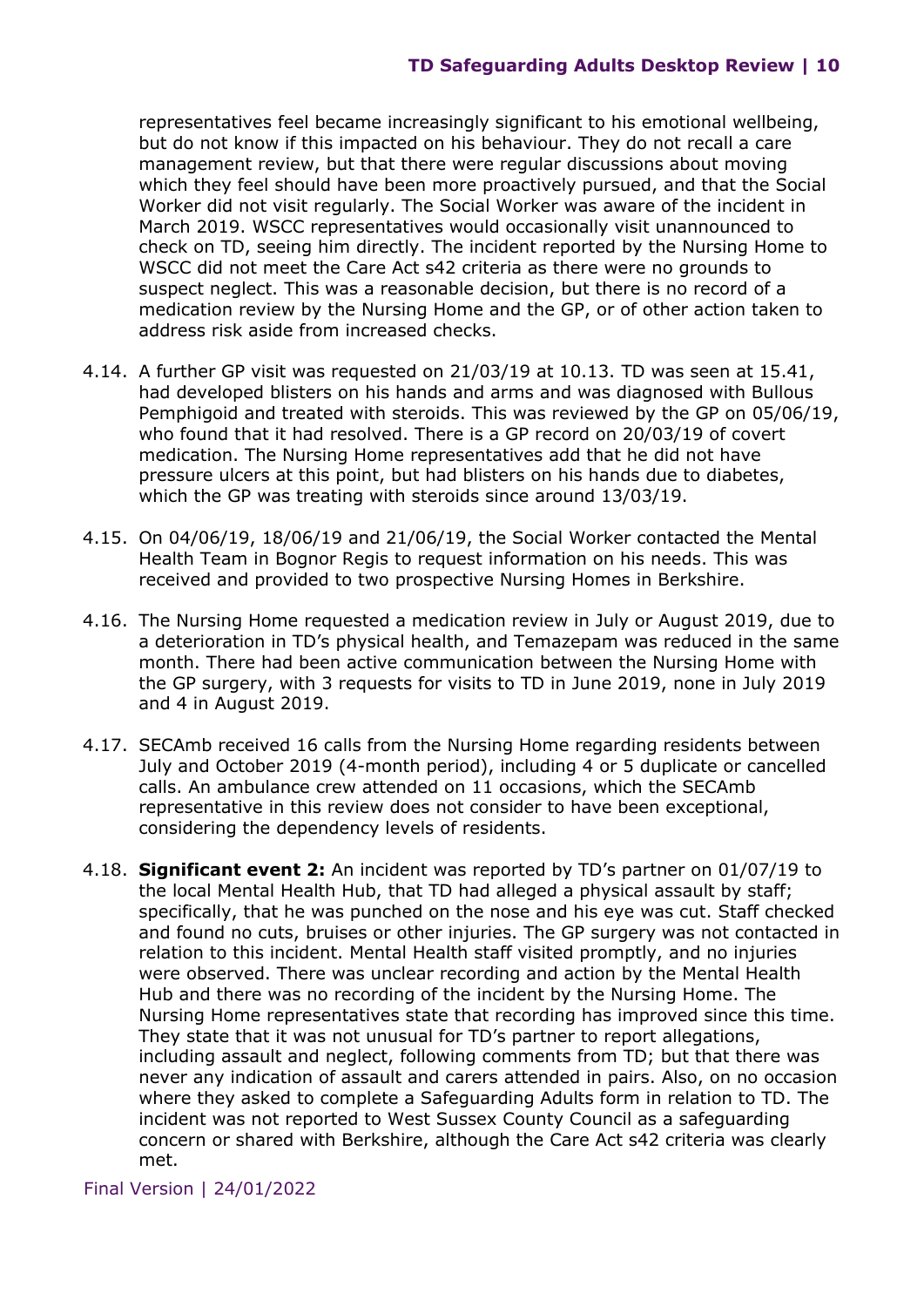- 4.19. **Significant event 3:** TD was admitted to St Richard's Hospital on 11/08/19, due to sepsis. The SECAmb Ambulance Service has a record of providing transport to hospital; that sepsis was queried, he was receiving antibiotics for a chest infection, there were concerns about his nutrition and there was nothing untoward in this or in either of the other 2 ambulance callouts to TD. SECAmb did not have a responsibility to provide transport for the return journeys. The Hospital reported unstageable pressure ulcers to his sacrum and heels on 14/08/19. The development and care of these is unclear. The Nursing Home representatives state that TD had two diabetic blisters on each foot, which was known to the GP, and also had a moisture blister to his sacrum on 10/08/19, which they state turned into a pressure ulcer; that hospital admission was due to a concern about his chest and possible sepsis. They state that staff supported TD with repositioning, but that he would always lie on his back. A propad mattress was also placed on the floor when his skin integrity became a concern. TD was discharged on 15/08/19 and referred for assessment of the pressure ulcers. The discharge summary was received by the GP surgery without mention of the pressure ulcers. A Hospital Senior Social Work Practitioner passed a safeguarding concern to the local Mental Health Team in Bognor on 14/08/19 and then closed the concern as the s42 threshold was not met. The Nursing Home record of the pressure ulcers is unclear. WSCC Adult Social Care planned to visit on 20/08/19, but he had been readmitted to hospital. They closed the Safeguarding Adults concern two months later in October 2019 as not meeting the safeguarding adult's threshold. There was no line manager recording within this two-month period to explain the rationale for closing or to monitor whether actions were taking place.
- 4.20. **Significant event 4:** The Nursing Home representatives state that a nurse at the home remained concerned that TD was still unwell when discharged on 15/08/19. A GP visited on 16/08/19 (also viewing the blisters) and TD was readmitted to hospital on the same day, accompanied by his partner, due to a GP concern about pressure ulcers. SECAmb provided ambulance transport to hospital and their records show that TD had not had any oral intake since the previous day. Pressure ulcers were not indicated in the handover information from the Nursing Home. St Richard's Hospital reported unstageable deep tissue pressure ulcers to the heel and ankle, alongside a lesion to TD's ribs, as a safeguarding concern to WSCC on 19/08/19 (recorded as received on 20/08/19). Also, TD's partner expressed concern about general care of TD at the Nursing Home and his sleeping on a mattress on the floor. As referred to in the previous paragraph, a Hospital Social Worker considered that a s42 enquiry was appropriate on the basis that the threshold was met. WSCC closed the concern two months later, not progressing to enquiry as it duplicated an open enquiry, but it was not recognised that there had been no action taken on the open enquiry and line management monitoring is not clear. A WSCC Adult Social Care Senior Social Work Practitioner spoke with the Hospital Ward Sister on 22/08/19, prior to discharge on the same day, and confirmed agreement that TD should be discharged to the Nursing Home. A discharge summary was forwarded to the GP surgery. This noted diagnoses of sepsis, frailty and pressure sores to his sacrum and heel, with no follow-up actions detailed.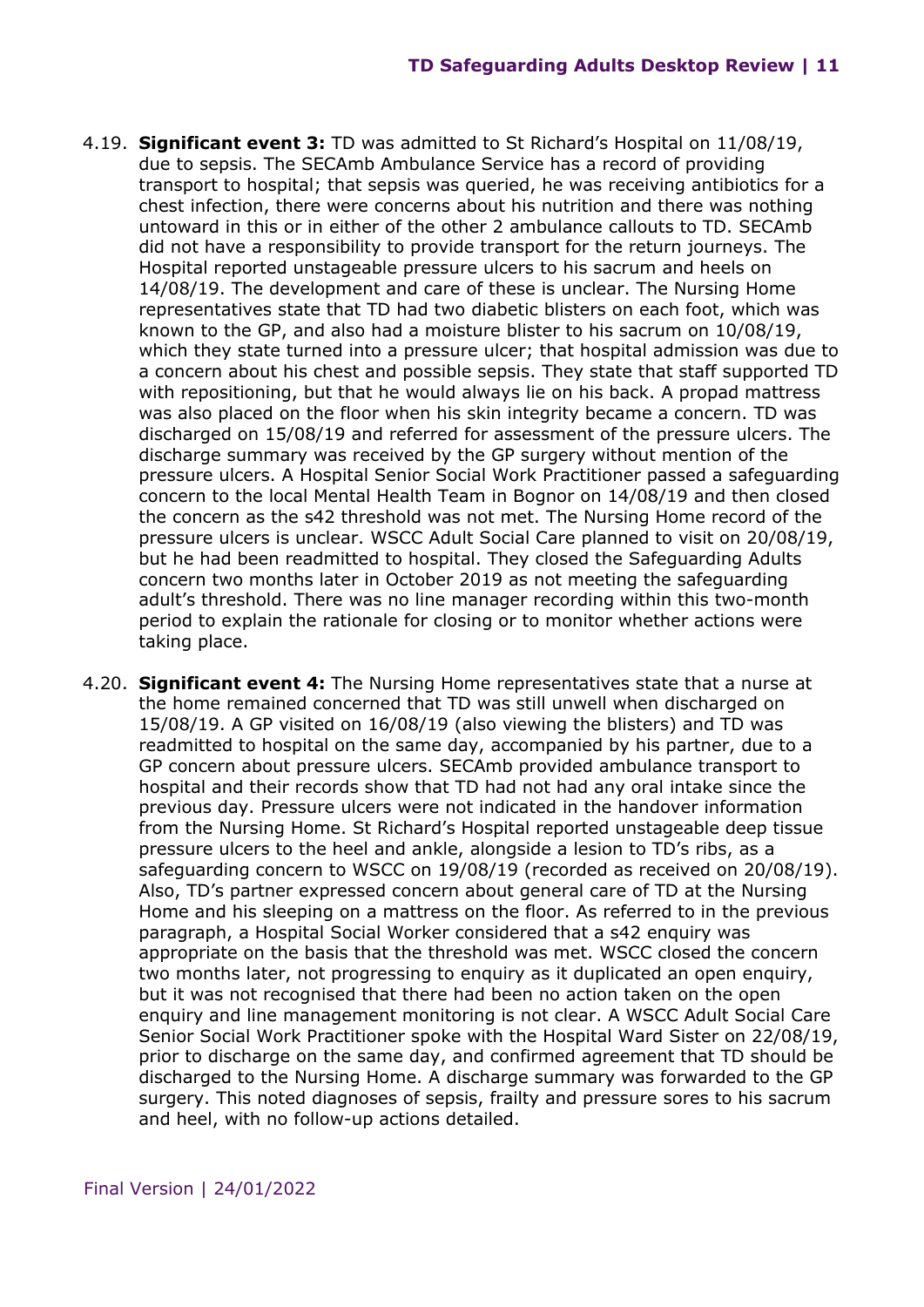- 4.21. TD was readmitted to hospital on 27/08/19, due to respiratory failure, the third admission in the same month, with no change in the presentation of pressure ulcers. A TVN completed a physical examination/review on 30/08/19, recording a large sacral sore and category 3 bilateral blisters to heels, and there was a full care plan relating to the wounds. The TVN, in the coroner's enquiry states that these did not present as definitely diabetic blisters. On discharge to the nursing home on 31/08/19, there is no record of written documentation about wound care advice. A GP record on 28/08/19 referred to TD as being under a Community Treatment Order, MHA s17, and that he lacked the capacity to make independent decisions.
- 4.22. TD's brother, who supported transfer, rang the Social Worker on 30/08/19 to confirm that a Berkshire placement would accept him and that he had been placed on their waiting list. He relayed his concern that Abbots Lawn may not be meeting TD's needs, that his partner would need to move with him, and that he was finding the journey to Bognor Regis difficult. At the same time, the Social Worker had made a referral to another Nursing Home in Berkshire.
- 4.23. A Multi-Disciplinary Team (MDT) meeting was held on 04/09/19. This was attended by the Psychiatrist, Social Worker and Support Workers. The discussion included that Nursing Homes in Berkshire were being contacted with a view to possible transfer. The Nursing Home contacted the GP Surgery on 18/09/19 and reported that TD's sacral sores had been improving in the home but had deteriorated in hospital. A TVN with Sussex Community NHS visited on 24/09/19 and found an unstageable sacral sore and bilateral heel damage, recommending two hourly turns as much as he would comply but not recording this in her report. It was noted that his partner, who was present, was often removing his boots. A further review was not planned and the TVN recognised in the coroner's enquiry that a review after 4 weeks would have been appropriate.
- 4.24. CQC received one notification in relation to a pressure ulcer during the period covered in this review, on 20/09/19. This was reviewed by the allocated inspector for the service and closed as appropriate action had been taken. There were no further contacts with CQC to register concerns.
- 4.25. The Social Worker contacted Abbots Lawn Nursing Home on 01/10/19 for an update on TD's care plan. She was informed that he had developed blisters on his hands and had been seen by the GP.
- 4.26. On 07/10/19, TD was readmitted to hospital, due to an infection. A GP had visited him at the Nursing Home on the same day and considered that he was deteriorating, experiencing difficulty in swallowing and not eating well; in bed all the time, but was regularly falling out of bed. The pressure ulcers were noted, and a wound assessment completed on admission, with no mention of the previous safeguarding alerts. TD's brother emailed the Social Worker on 08/10/19 to convey that he had been advised by the Nursing Home that TD had been permanently discharged and was in Hospital. The Social Worker rang the Nursing Home and was informed that TD had been admitted to hospital due to a chest infection but had returned to the Nursing Home on 08/10/19; that they would not agree to a return to the Home if admitted to Hospital again, as family were requesting a Home in Berkshire. She rang TD's brother to relay this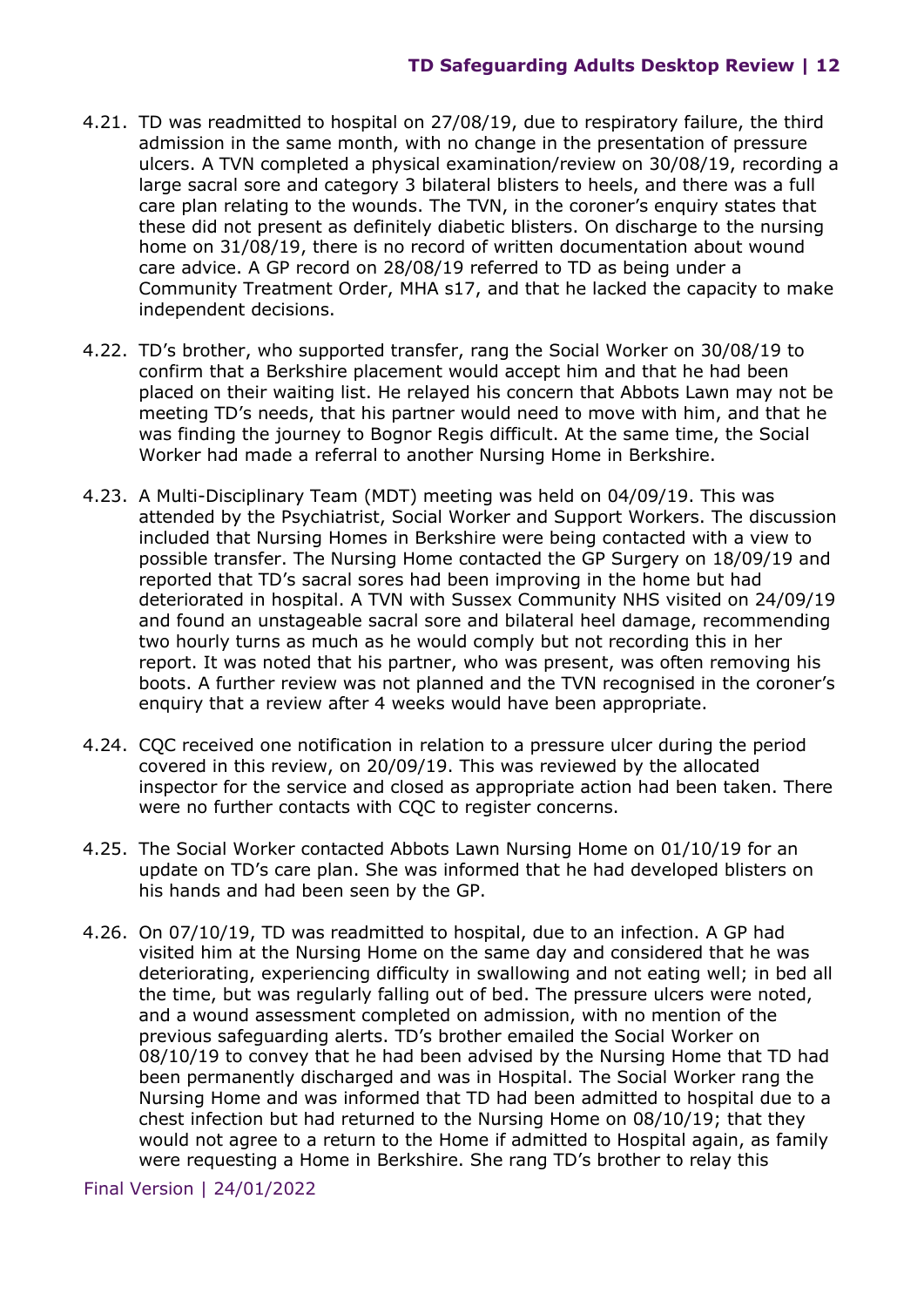information and to update him on Nursing Homes that she had contacted. Of these, some were pending a response, or she had concerns, or Homes had said that they could not manage his needs.

- 4.27. A GP visited TD at the Nursing Home on 14/10/19. TD was lying in bed, not engaging and was eating small amounts. He nodded when asked if he wished to move to Berkshire and if he wished Hospital admission if unwell, with the GP considering that he appeared to have capacity to make these decisions.
- 4.28. On 15/10/19, the Social Worker visited TD at Abbots Lawn Nursing Home, joint with the CCG Review Officer. TD had been prescribed steroids due to bruising on his hands, had a recent chest infection, and had sores on his bottom that the Home Manager had said were not pressure ulcers. A Tissue Viability Nurse (TVN) was advising the Home on care of the sores. It was further reported that TD was staying in bed and would only lie on his back. He was not taking himself to the floor. TD required two carers to support him with personal care, he was no longer aggressive as he was frail and lacked the physical strength, was not engaging, had lost his voice and was referred to the Speech and Language Team (SALT). The Nursing Home were giving consideration to issuing a notice for TD to leave. The Social Worker asked the Home to raise a Safeguarding Adults concern regarding the pressure ulcer, and to refer for Physiotherapy and a Psychiatric review. In contributing to this review, the Social Worker recalls that she was considering a professionals meeting at the time to address issues that had been raised; to include the Nursing Home, partner and possibly the local Mental Health Team in Bognor Regis. However, she states that her recording was not clear on this point. Aside from this concern and the concern raised on 01/07/19 regarding suspected assault, the Social Worker states that she was unaware of the other Safeguarding Adults concerns that had been raised.
- 4.29. TD was readmitted to hospital on 15/10/19, due to an infection, and discharged on the following day. A GP record on 17/10/19, notes that TD had 'moisture lesions to sacrum and sore heels (historical and has been seen by TVN)'. On 24/10/19, the record refers to a Surgery representative speaking with a Consultant at the Bedale Centre. It is noted that the Consultant seemed to consider that TD's decline, in terms of not engaging and reduced self-care, was medical rather than behavioural/mental health related, and that medical admission was not necessary; although it is commented that the Consultant had relayed these opinions without having seen TD. The Surgery also recorded that the Consultant felt that TD did not have capacity to make decisions regarding medication, but that the GP had felt in reviewing TD during the previous month that he did have capacity in this regard.
- 4.30. **Significant event 5:** On 16/10/19, the Nursing Home reported pressure ulcers as safeguarding, related to the previous two concerns, and did not receive feedback. The Sussex Partnership Mental Health Team had visited; as had the TVN, advising dressings. The wound was due to moisture rather than a pressure area and was closed as duplicating the previous two open safeguarding enquiries. This was appropriate as the concerns duplicated open enquiries, but no work was being completed on the previous two concerns and this was not flagged up. It was closed with no action and no line manager record of the rationale for this decision. There was no discussion of any of the safeguarding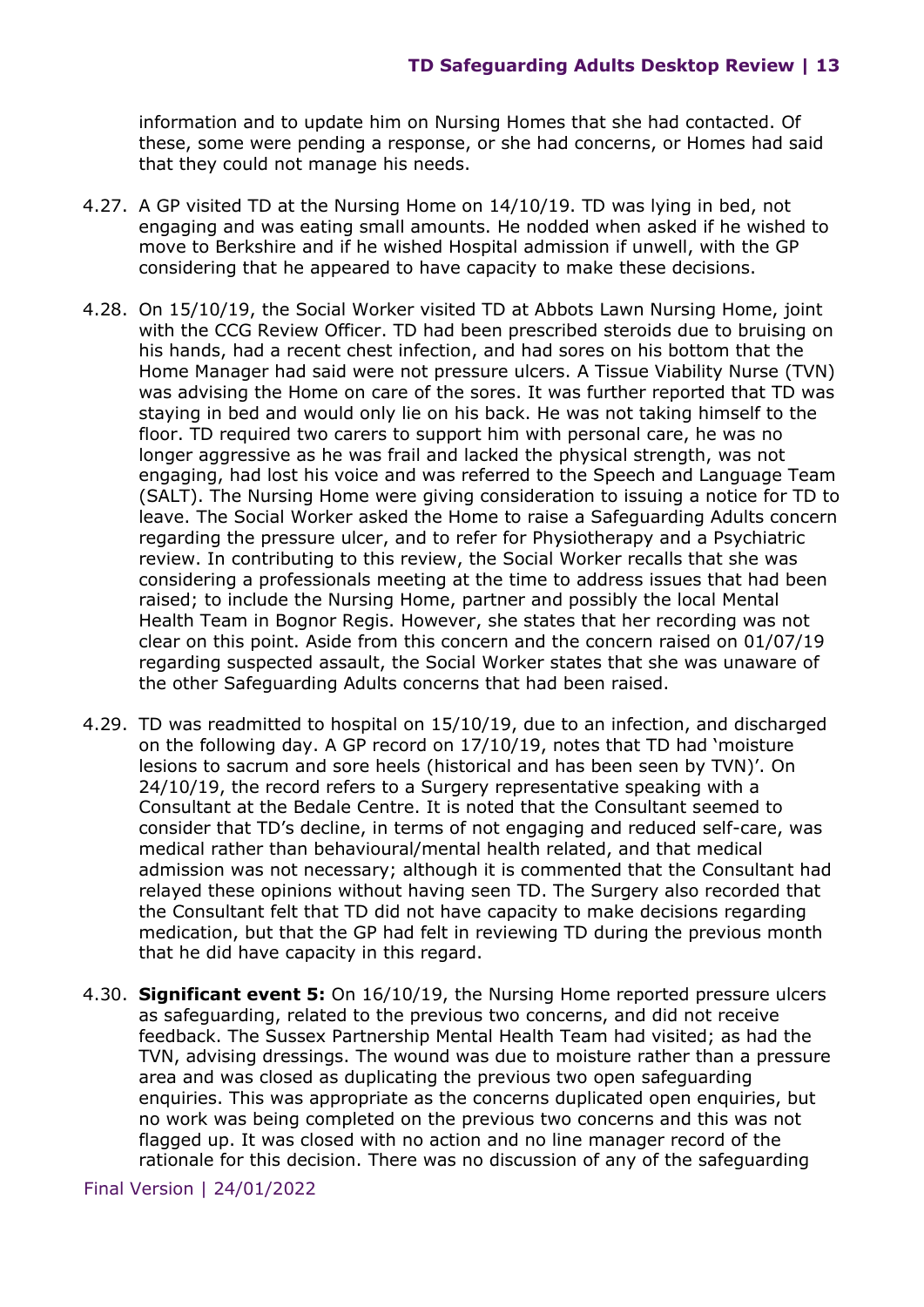concerns with TD or family. On 17/10/19, TD was seen at the Nursing Home by a Sussex Community NHS primary care nurse. He had a profiling bed with an air mattress, his boots were on, he had recently been seen by a TVN and his wounds were managed. His almost blank care plan was not updated.

- 4.31. **Significant event 6:** TD's partner contacted Mental Health Services on 22/10/19 to raise a concern about the Nursing Home and TD's physical and mental health deterioration; stating that he was losing weight, was being targeted by Nursing Home staff and that his health improves in hospital. The concern was forwarded by email to Berkshire Mental Health Services but was not raised as a safeguarding adults concern with WSCC, although the s42 criteria appears to have been met.
- 4.32. TD was readmitted to hospital on 24/10/19, due to double pneumonia, sepsis and a severe sacral ulcer that had deteriorated to grade 4. SECAmb records indicate that he had experienced recurrent chest infections, the home rang for an ambulance as he presented as less responsive, there were signs of sepsis, and observations taken by the ambulance crew showed that he was in very poor health. A TVN completed a review on 24/10/19 and 25/10/19, observing a category 4 sacral pressure ulcer, a category 2 pressure ulcer to the left heel and also to the right ankle, a category 3 or 4 deep tissue injury to his shoulder, and a full care plan was in place. TD was cared for on a pressure mattress and his heels were rested on pillows. He had not eaten for 2 days. A referral was made by the Nursing Home to Berkshire Mental Health Services on 25/10/19 for a Mental Health Act Assessment and s3 detention or recall to Hospital under a Community Treatment Order (CTO). The Nursing Home contacted the Hospital to state that TD would be discharged to a new placement.
- 4.33. The Social Worker contacted Brokerage on 30/10/19 for an update on available Nursing Homes. She had now expanded her search within Berkshire. On the same day, TD's brother rang the Social Worker to inform her that TD was receiving palliative care.
- 4.34. On 04/11/19, the Social Worker was informed by St Richards Hospital that TD had died on 31/10/19 and it was confirmed that he had a pressure ulcer.
- 4.35. Sussex Police received a report from WSCC Adult Social Care of TD's death and that there were potential concerns about care received whilst a resident at the Nursing Home. This was recorded as an Adult Safeguarding referral and closed as not a Police matter. There is no other record of TD held by Sussex Police from 2017 (the starting point for the check). This seems to have been appropriate on the basis of information known to the Police. However, the alleged physical assault in July 2019 should have been reported to the Police, despite the unreliability of the allegation.
- 4.36. On 07/11/19, CQC received notification of TD's death and closed involvement after a review. An inspection of Abbots Lawn Nursing Home was completed on 02/12/19 (published on 14/02/20), with a rating of 'Requires Improvement'. It was considered that staff were kind and caring, protected residents' dignity, encouraged independence and had a good understanding of safeguarding adults.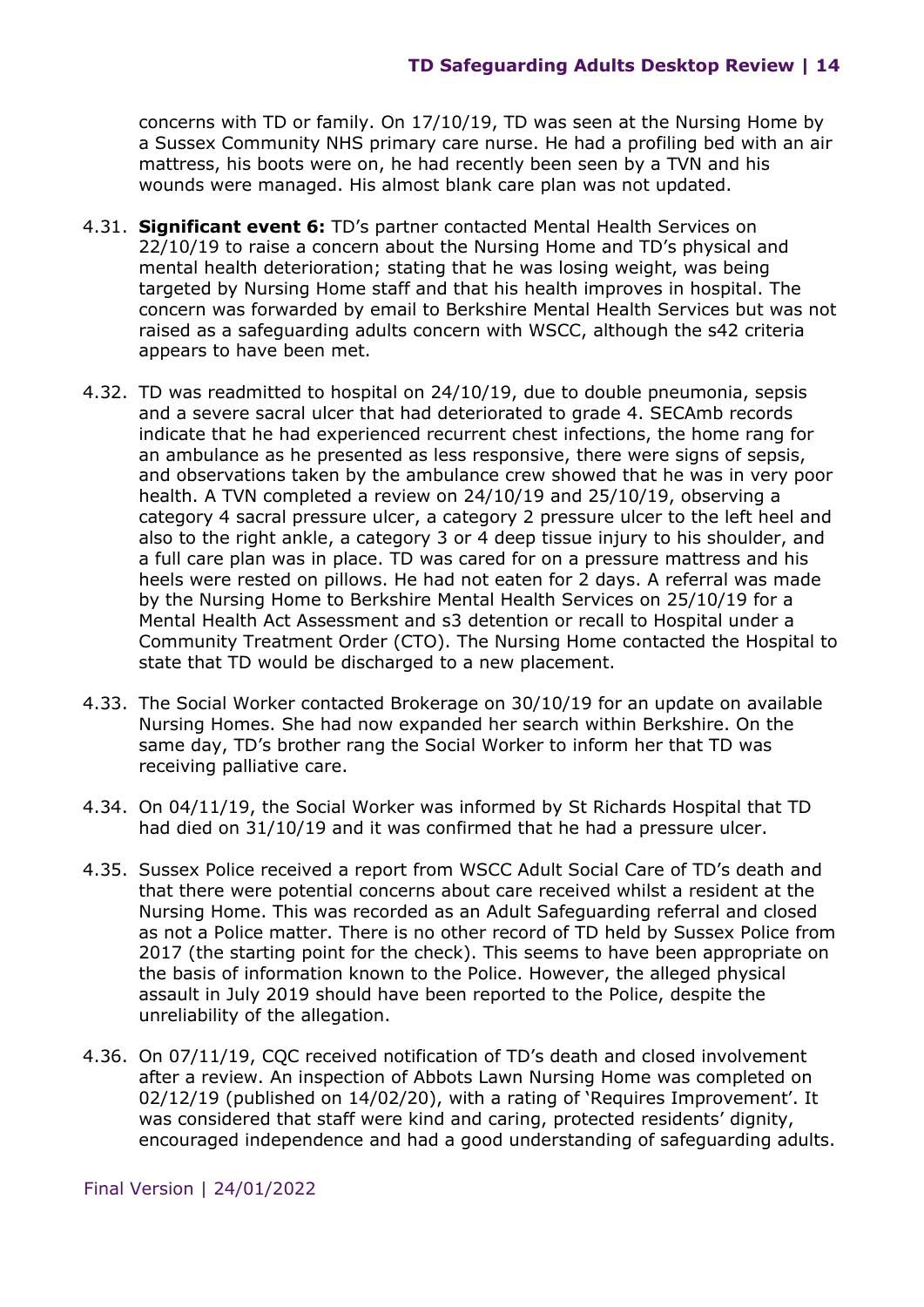However, records did not clearly demonstrate how Mental Capacity Act principles were followed and recording of medication needed to be improved.

#### <span id="page-14-0"></span>**5. Critical analysis**

#### **5.1. General overview**

- 5.1.1. There is evidence of a commitment by individual professionals and agencies to address TD's complex needs in an effective and personalised manner, including by the Nursing Home, and it is notable that neglect was not found by the coroner.
- 5.1.2. However, there were clear deficits in agencies providing comprehensive and coordinated oversight of health and social care provision, both individually and collectively. These are addressed in detail within the remainder of this section and summarised in the subsequent section on findings.

#### **5.2. How effective was needs and risk assessment and communication?**

- 5.2.1. **Family overview:** TD's brother, AD, considers that Abbots Lawn Nursing Home were 'not geared up' to meet his complex needs. He considers that TD developed pressure ulcers because the provision of a pressure relieving mattress was delayed. He also feels that hospital discharge was rushed, that 'systems let him down', and that agencies could have communicated more effectively.
- 5.2.2. **West Sussex County Council, Adult Social Care:** West Sussex County Council had Care Act Section 42 Safeguarding Adults responsibility, which was delegated to the Sussex Partnership Foundation Trust (local Mental Health Hub) within the Section 75 partnership agreement, with staff seconded to the Trust. The Coastal West Sussex Clinical Commissioning Group (CCG) held Section 117 responsibility, which was also delegated to the Trust.
- 5.2.3. Whilst WSCC had delegated the Care Act responsibility to assess and meet needs to a third party, there remained a responsibility to oversee the working of this arrangement in respect to TD. This oversight was not apparent and, although there was good practice through occasional visits to see TD, there was insufficient follow-up of care needs and risks in the aftermath of safeguarding decisions. The Section 75 arrangement ended in April 2021.
- 5.2.4. **Berkshire Mental Health Services, CMHT:** The level of Social Work contact between April 2017 and October 2019 does not appear to have been sufficient to provide oversight and coordination. However, there had been joint reviews, an MDT, and the urgency of contact and reassessment increased considerably in the two months prior to TD's death; including involvement in the decision-making that surrounded readmission to hospital in October 2019. Social Work reviews were held in July 2018, February 2019 and October 2019, as well as a Hospital Multi-Disciplinary Team Meeting in September 2019 regarding transfer and repositioning. The service notes that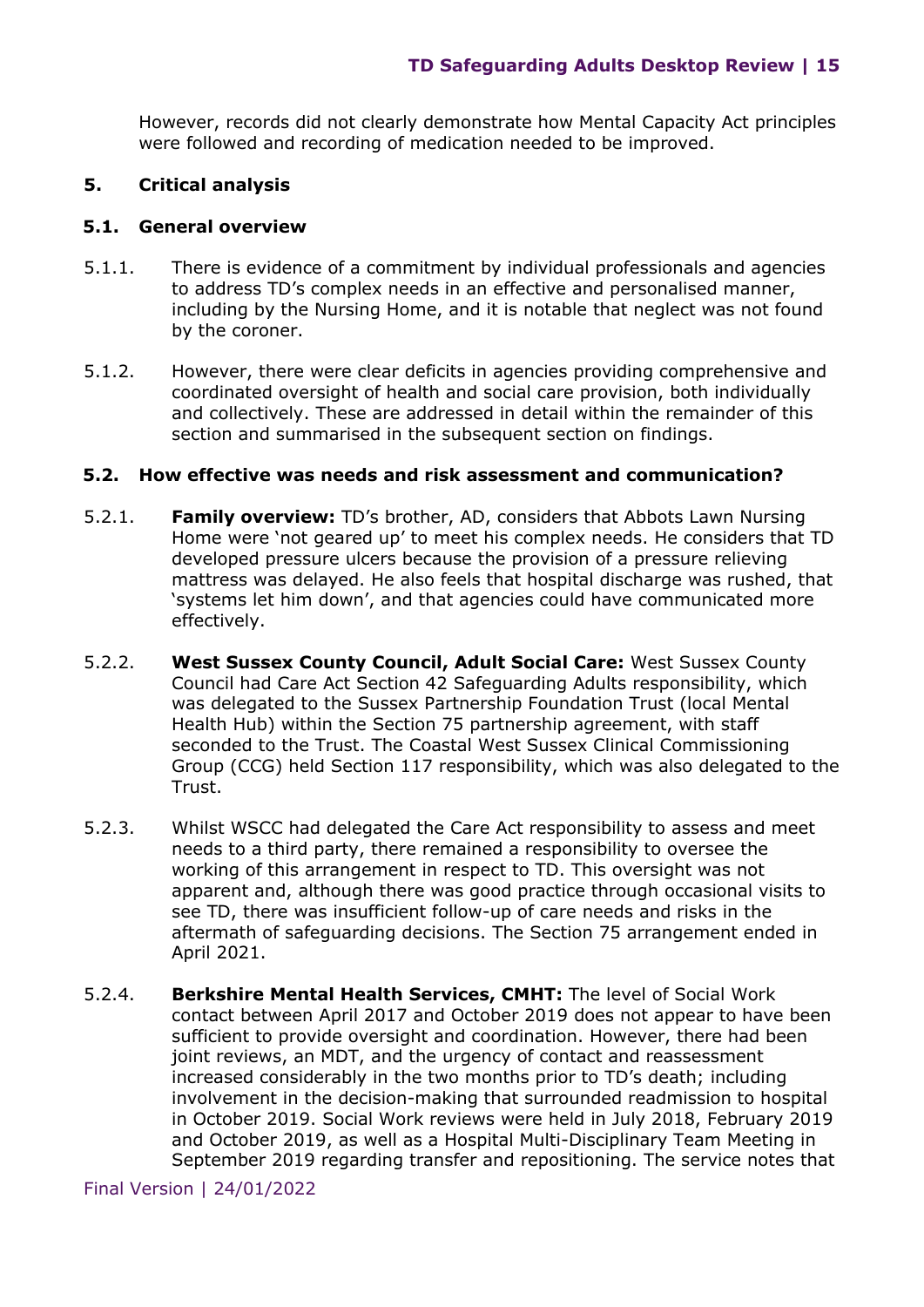the local CMHT in Bognor Regis held delegated care management responsibility, whilst Berkshire CMHT held review responsibility; that for most of the period of the Social Worker involvement, TD was in hospital, and she was involved in all hospital discharge meetings and identifying adequate alternative placements. Whilst the Independent Reviewer acknowledges this clarification, the point remains that a more intensive input over a prolonged period to locate an alternative placement would seem to have been appropriate; particularly in view of the complex circumstances.

- 5.2.5. The assigned Social Worker acknowledges, on reflection, that it would have been appropriate to have convened a multi-agency review meeting around May 2018, possibly taking the form of a West Sussex risk framework meeting, and that further clarity on cross-border risk management options would be helpful to practitioners. She recalls consideration of a multi-agency risk management meeting in October 2019. An earlier multi-agency review (which could have been triggered by any of the involved agencies) might have presented an opportunity for a more comprehensive and coordinated approach; particularly in view of the range of agencies involved across borders.
- 5.2.6. Also, locating an alternative placement was not proactively followed up, notwithstanding the difficulty in finding an appropriate placement due to TD's challenging behaviour, frequent hospital admissions and differing needs to his partner.
- 5.2.7. The assigned Social Worker states that she was very clear about her care management review responsibility to ensure that the placement was meeting TD's needs. However, she feels that communication with the Sussex Partnership Foundation Trust was not adequate, and she experienced a delay in receiving a copy of the up-to-date care plan; contact with the Nursing Home was prompt but she feels that views expressed tended to be subjective and a more accurate picture was found when she visited; and she had limited communication with WSCC. It is noted that the search for an alternative placement in Berkshire, in line with TD's wishes, was complicated by a necessity to balance this right with his Article 8 human right (Human Rights Act 1998) to private and family life; meaning that his partner was also a consideration in the move, and she had different needs. The Independent Reviewer has acknowledged the complexity of the circumstances and considers that this was further reason for a more concentrated input over a prolonged period.
- 5.2.8. **Sussex Partnership Foundation Trust:** The Trust held delegated Care Act s42 responsibility and the Bognor Recovery and Wellbeing Mental Health Team, with an allocated Mental Health practitioner (a Nurse; a Social Worker was not assigned in view of the Berkshire Mental Health Services Statutory Social Care responsibility), held an over-arching responsibility to review TD's mental health and medication needs. Whilst there had been attentive support in terms of medication and prompt responses to safeguarding concerns, there was insufficient evidence of close communication with other agencies; most significantly with Berkshire Mental Health Services, Windsor and Maidenhead Community Mental Health Team (CMHT).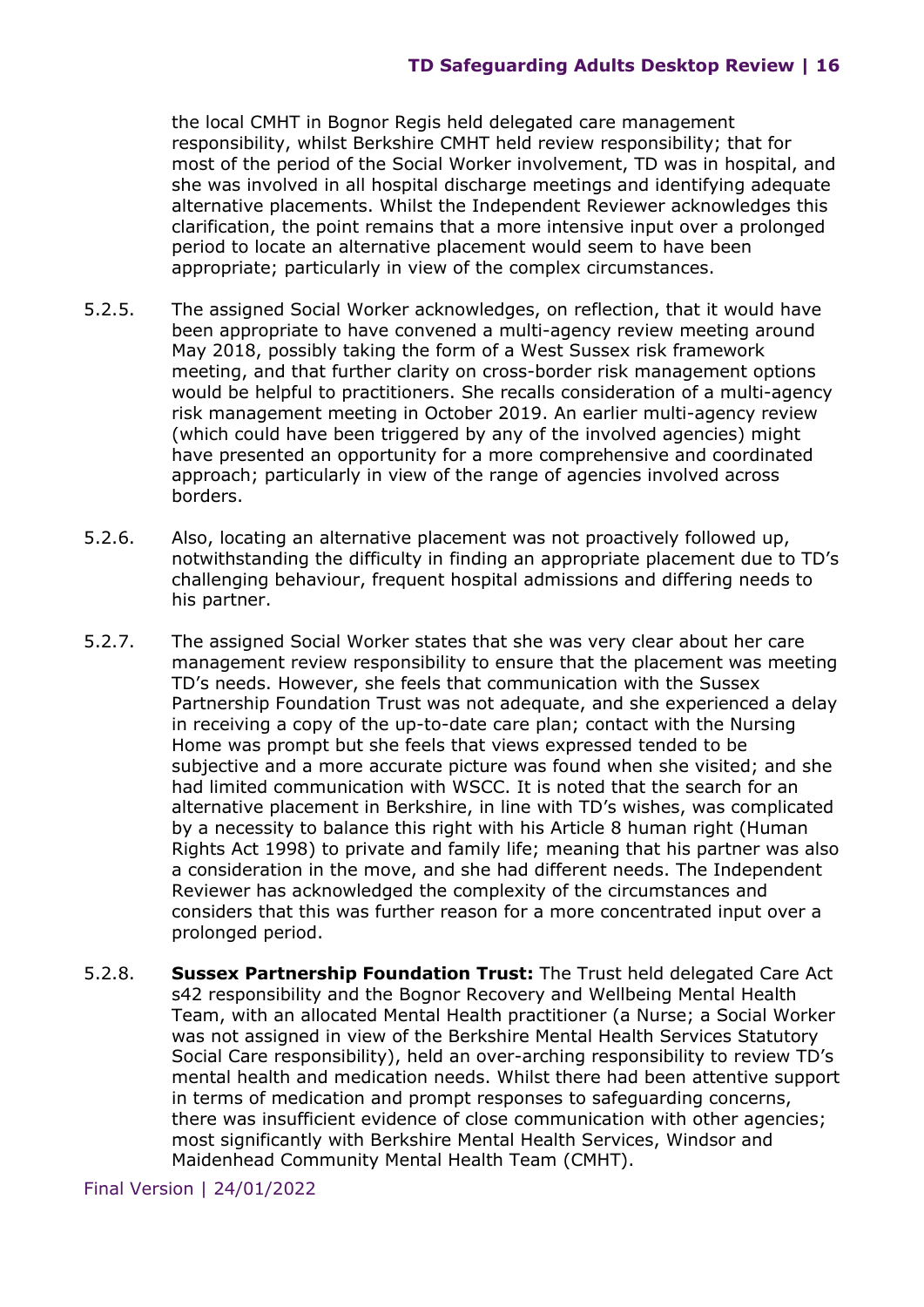- 5.2.9. **Western Sussex Hospitals:** Following a safeguarding concern raised by the hospital on 14/08/19 in relation to pressure ulcer care, the hospital discharge plan included a request for TVN support as a protective measure, but there is no further reference to the safeguarding concern in the two further hospital admissions during the same month. When TD was discharged on 31/08/19, there was no evidence of wound care advice to the nursing home. This demonstrated a shortfall in effective hospital discharge planning to meet identified risks; with a pattern of admissions followed by swift discharges (and one readmission a day after discharge), without triggering a comprehensive review of whether TD's needs and risks were met at the Nursing Home.
- 5.2.10. An investigation report was completed by the Trust in May 2020, considering whether guidelines were correctly followed on the patient journey. This includes a joint reflection with a WSCC Senior Social Worker that discharges to the Nursing Home were appropriate 'as the community social and mental health services were fully involved in trying to formulate a plan for this gentleman who had complex needs. Whilst acknowledging this perspective, the Independent Reviewer considers that readmission within a few days with the same presentation, the absence of information on wound care and the overall admissions in circumstances of complex needs, should have triggered a multi-agency review before discharge.
- 5.2.11. **Abbots Lawn Nursing Home:** It is clear that the Nursing Home endeavoured to meet TD's complex mental and physical health needs, including challenging behaviour. They seemed to be aware of his declining physical health and to have maintained close contact with the GP. However, there were deficits in recording and care plan records. TD would on occasions roll onto the floor, take off his clothes and cover himself in faeces. He was resistant to medication unless provided in particular colours. Two carers attended to TD in view of his aggressive presentation at times. There were concerns about his non-compliance with repositioning and with his nutritional intake. In these circumstances, the Nursing Home clearly endeavoured to be attentive, but should have actively sought multi-agency coordination and support in responding to TD's needs.
- 5.2.12. The Nursing Home representatives state that, on referring for TVN support, the initial TVN visit was completed 3 weeks later, but that communication was positive thereafter. They consider that communication with the Hospital was not adequate, including Hospital staff losing forms and not actively listening, but that the Hospital Discharge Team communicated well. They consider that communication and visiting by WSCC was very positive. The Community Psychiatric Nurse also visited fortnightly.
- 5.2.13. The representatives consider that the main deficit in support was that agencies were working alongside each other to support TD, with overall positive communication, but were not 'joined up'. On reflection, they consider that they should have been more proactive in challenging the delay in arranging a transfer to a Nursing Home in Berkshire. Also, they acknowledge that a multi-agency meeting should have been held to ensure a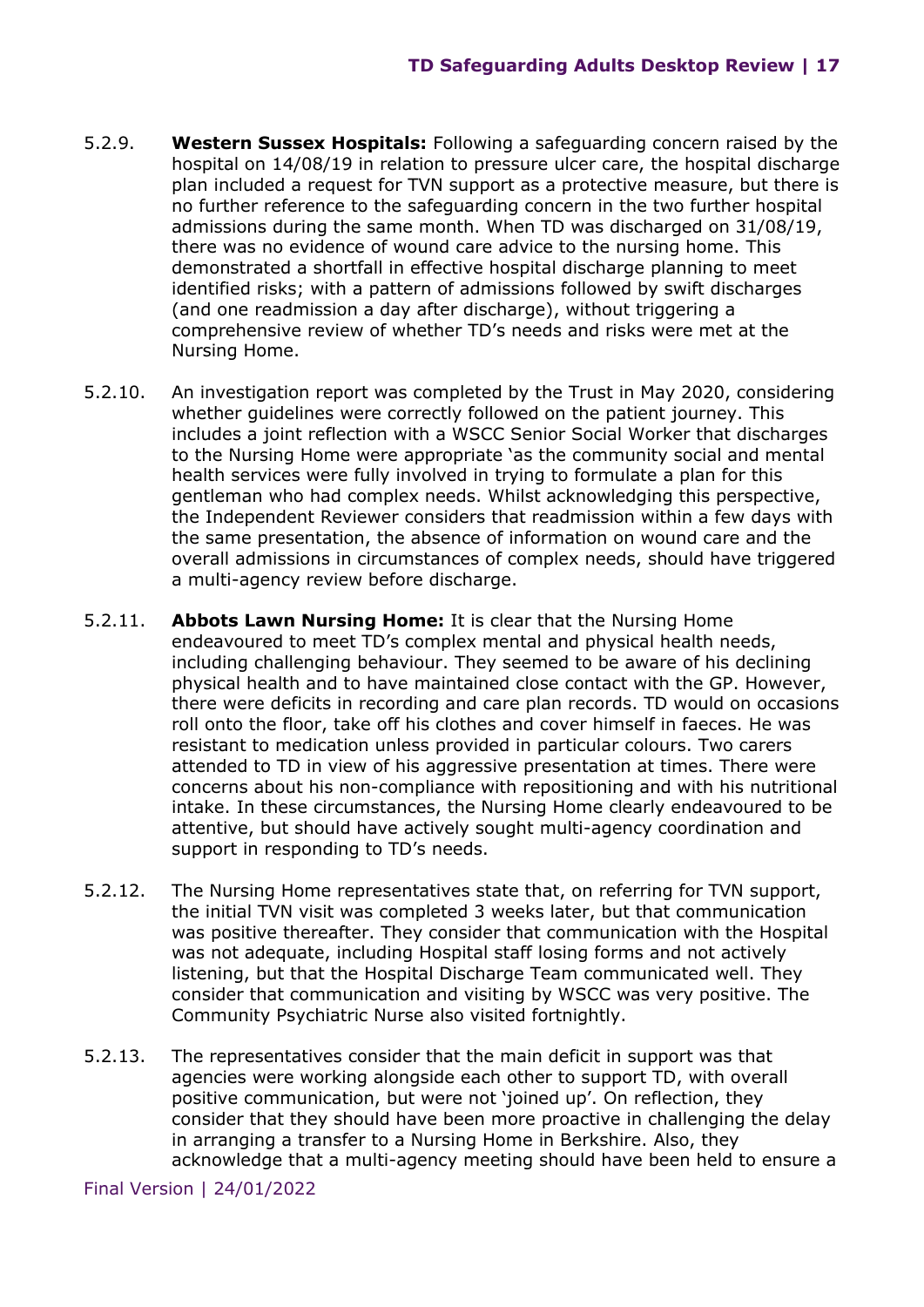joined-up approach to meeting TD's needs and addressing risks; that they had requested this since August 2019 without success.

- 5.2.14. The GP surgery representative confirms that there would not have been an expectation of contact by the Nursing Home following the alleged assault on 01/07/19, as the nursing team at the home had not observed any injuries. Whilst acknowledging this point, the Independent Reviewer considers that an independent medical examination and record by the GP would have been beneficial in terms of medical evidence as part of an enquiry. However, the surgery was not contacted, and a safeguarding adults enquiry was not conducted, notwithstanding the apparent lack of evidence to suggest assault.
- 5.2.15. **Sussex Community NHS Trust, Community Nursing:** A Tissue Viability Nurse (TVN) should have been requested earlier to provide the Nursing Home with specialist support and there was a three-week delay in provision of the service when this was requested.
- 5.2.16. A TVN recommendation of two-hourly turning in October 2019 was not clearly recorded and not subject to a prompt review, as acknowledged in the Inquest.
- 5.2.17. Community Nursing had no safeguarding concerns and felt that the Nursing Home understood and were managing his complex needs. It is a home that is highly regarded by Community Nursing for complex care.
- 5.2.18. West Meads Surgery: The surgery states that TD's circumstances were discussed at meetings with the Admissions Avoidance Matrons (now Care Home Matrons) and staff at the Nursing Home. There were no concerns raised by the GP about the care provided to TD by the Nursing Home and involved agencies.

#### **5.3. How effectively was mental capacity and the person's voice addressed?**

- 5.3.1. **Family overview:** TD wished to move to Berkshire and, whilst his brother acknowledges that the Windsor & Maidenhead CMHT were finding it difficult to find a suitable placement, he feels that this was an unmet need, and that transfer would have made visiting easier. He believes that this should have been more proactively followed up. TD was aware that medication was administered covertly at times and feels that this was necessary for his needs and risks to be addressed.
- 5.3.2. **WSCC, Adult Social Care:** Whilst responsibility for TD's reviews was delegated, there should have been a recognition that his wish to move had not been proactively followed up, with escalation of this concern with Berkshire Mental Health Services. As addressed in the next section, none of the safeguarding concerns were discussed with TD or his brother, who held Lasting Power of Attorney (LPA) for health and welfare and finance.
- 5.3.3. **Berkshire Mental Health Services:** It was clear that TD wished to move to a Nursing Home in Berkshire, joint with his partner, to live closer to his brother. He had expressed this view consistently from around May 2018 (or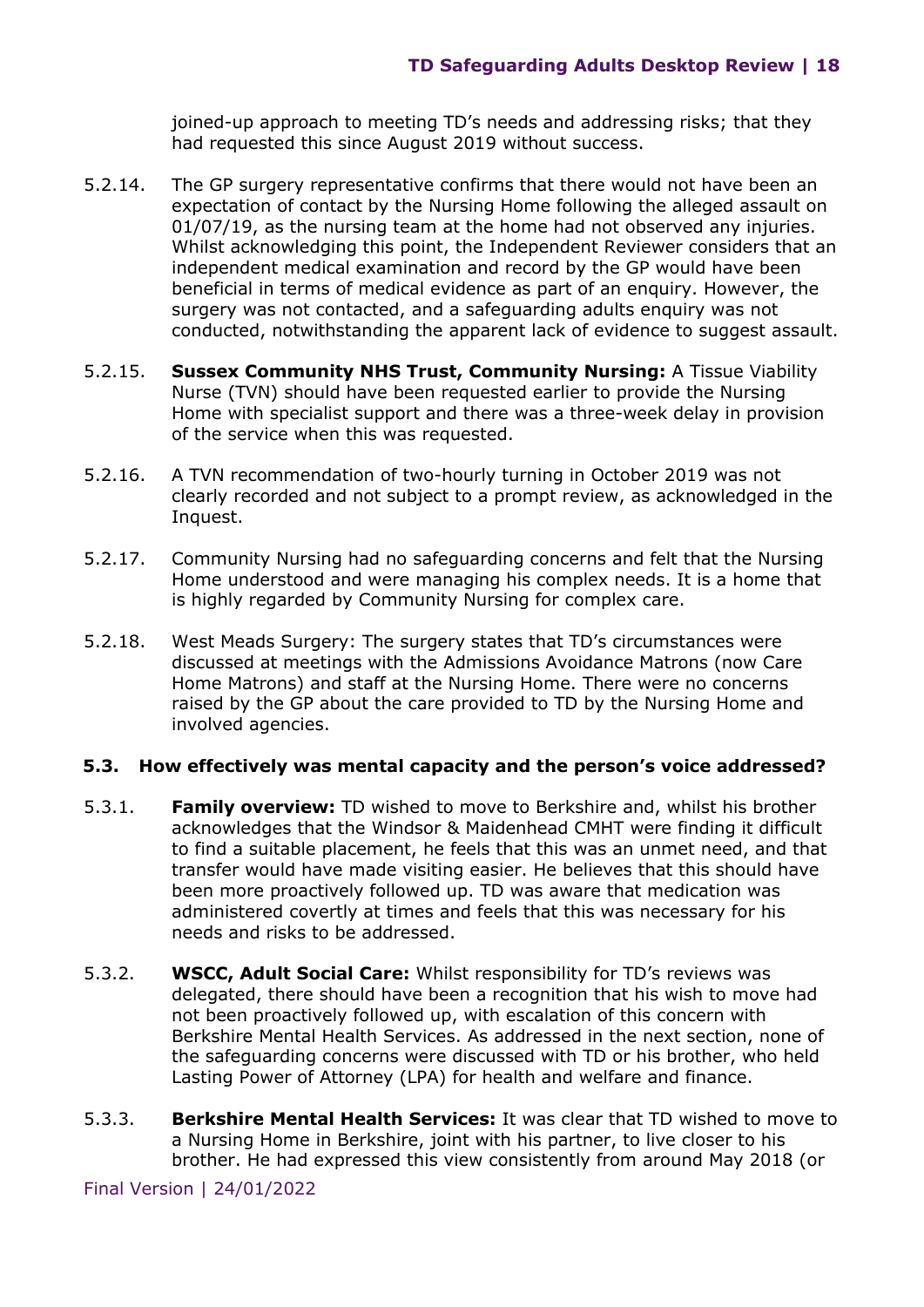before) until his death in October 2019. Whilst the very changeable and challenging care needs and risks presented a considerable difficulty in finding an appropriate placement and TD spent long periods in hospital, it does seem that transfer may have significantly improved TD's sense of wellbeing and greater urgency should have been afforded to seeking an appropriate placement in Berkshire, which is acknowledged by the agency as a learning point.

- 5.3.4. **Sussex Partnership Foundation Trust:** It is not evident that agencies, including the Mental Health Trust, had a focus on understanding the underlying causes of Adult G's mental health and behavioural concerns, towards a recovery model approach. This may have complimented the efforts to maintain a consistent medical approach.
- 5.3.5. Covert medication was administered at times, and it seems that this was necessary, given the risk of non-compliance with care and of challenging behaviour. It is understood that Mental Capacity Assessments were completed when this intervention was required, although evidence of recorded assessments has not been available to the Independent Reviewer.
- 5.3.6. **Abbots Lawn Nursing Home:** As the agency providing consistent daily support to TD, the Nursing Home has acknowledged that there should have been a greater focus on requesting transfer in support of his wishes.
- 5.3.7. The Nursing Home used covert medication at times, as recommended by medical practitioners. The Independent Reviewer has not received evidence of recorded Mental Capacity Assessments or Best Interest Decisions.
- 5.3.8. **West Mead Surgery:** The Surgery states that mental capacity was assessed on each visit to TD with regard to taking medication, always completed correctly and recorded. The Independent Reviewer has not had evidence of these assessments and TD's brother, whilst supportive of covert medication when it was necessary, confirms that he was not party to these. This responsibility was shared with Sussex Partnership Foundation Trust and the Nursing Home. Sometimes it was felt that he had capacity to decline his medication and at other times he did not seem to have capacity to decide. It was not felt to be essential for him to take his psychiatric medication every day and he did take it intermittently. When he refused antibiotics for an infection, he was admitted to hospital for IV fluids, as it was felt that he could come to harm without this intervention.

#### **5.4. How effective were Safeguarding Adults responses in reducing the risk of abuse and neglect?**

5.4.1. **Family overview:** TD's brother states that MM had been raising concerns about physical abuse of TD by staff at the Nursing Home. He would discuss these concerns directly with the Nursing Home but, in view of their mental health conditions, he did not and still does not believe that his brother was physically abused or neglected.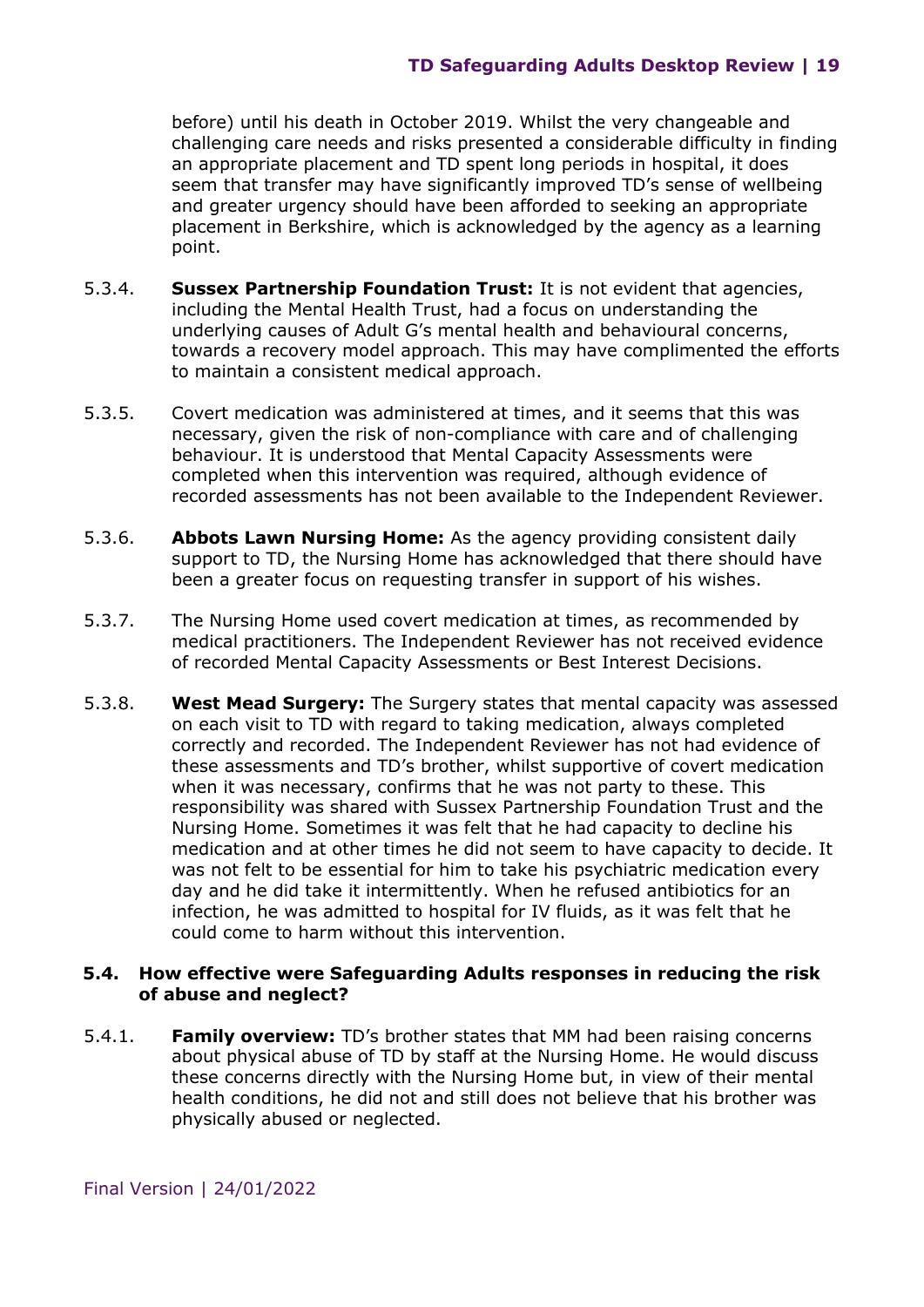- 5.4.2. **WSCC, Adult Social Care:** WSCC had lead coordinating responsibility for safeguarding adults, notwithstanding delegated responsibility. There were five safeguarding concerns (within six contacts), some regarding the same or similar circumstances, between March and October 2019. These concerns were not addressed in accordance with statutory requirements or good practice requirements: or were not reported to WSCC; or were not progressed to enquiry when the Care Act s42 threshold was met; or were correctly not addressed as safeguarding, but with needs and risks not followed up. There was an absence of line management oversight and there were deficits in recording on the Mosaic system. None of the concerns were discussed with TD or his family, so responses were not personalised. The practice shortfalls were recognised in a WSCC, Adult Social Care review of safeguarding responses.
- 5.4.3. TD's partner and brother had raised concerns about support received, without these leading to safeguarding referrals and plans or to a comprehensive, multi-agency review.
- 5.4.4. The presentation of a grade 4 pressure ulcer in the days preceding TD's death, alongside concerns about how his needs and risks were being addressed, presented grounds for raising a further safeguarding adults concern.
- 5.4.5. Specific concerns are summarised below:
- 5.4.6. **Concern 1:** March 2019; swelling to eye due to rolling out of bed; reported by the Nursing Home to WSCC; led to a correct decision that this did not meet the Care Act s42 threshold. There were immediate actions taken, including increased regularity of checks, but a Social Work or multi-agency review was not triggered and there was no evidence of a medication review.
- 5.4.7. **Concern 2:** July 2019; disclosure by TD that he had been assaulted by Nursing Home staff; whilst the local Mental Health Team visited promptly and there were no marks to indicate assault, an unreliable disclosure should progress to enquiry, and this did not happen. The GP was not contacted for a medical examination and a safeguarding concern was not raised with WSCC or Berkshire Mental Health Services.
- 5.4.8. **Concern 3:** August 2019; pressure ulcers were observed on admission to Hospital from the Nursing Home; these were reported by the Hospital to WSCC and closed two months later as not meeting the safeguarding threshold, without a clear line management rationale for this decision or the delay.
- 5.4.9. August 2019; pressure ulcers were observed again on Hospital readmission, alongside a concern raised by his partner about the mattress on the floor; reported by the Hospital to WSCC and closed two months later as a duplicate concern, again without a clear line management rationale for the decision. As the pressure ulcers were unstageable and the standard of pressure ulcer care was unclear, the Independent Reviewer considers that this concern should have progressed to an enquiry.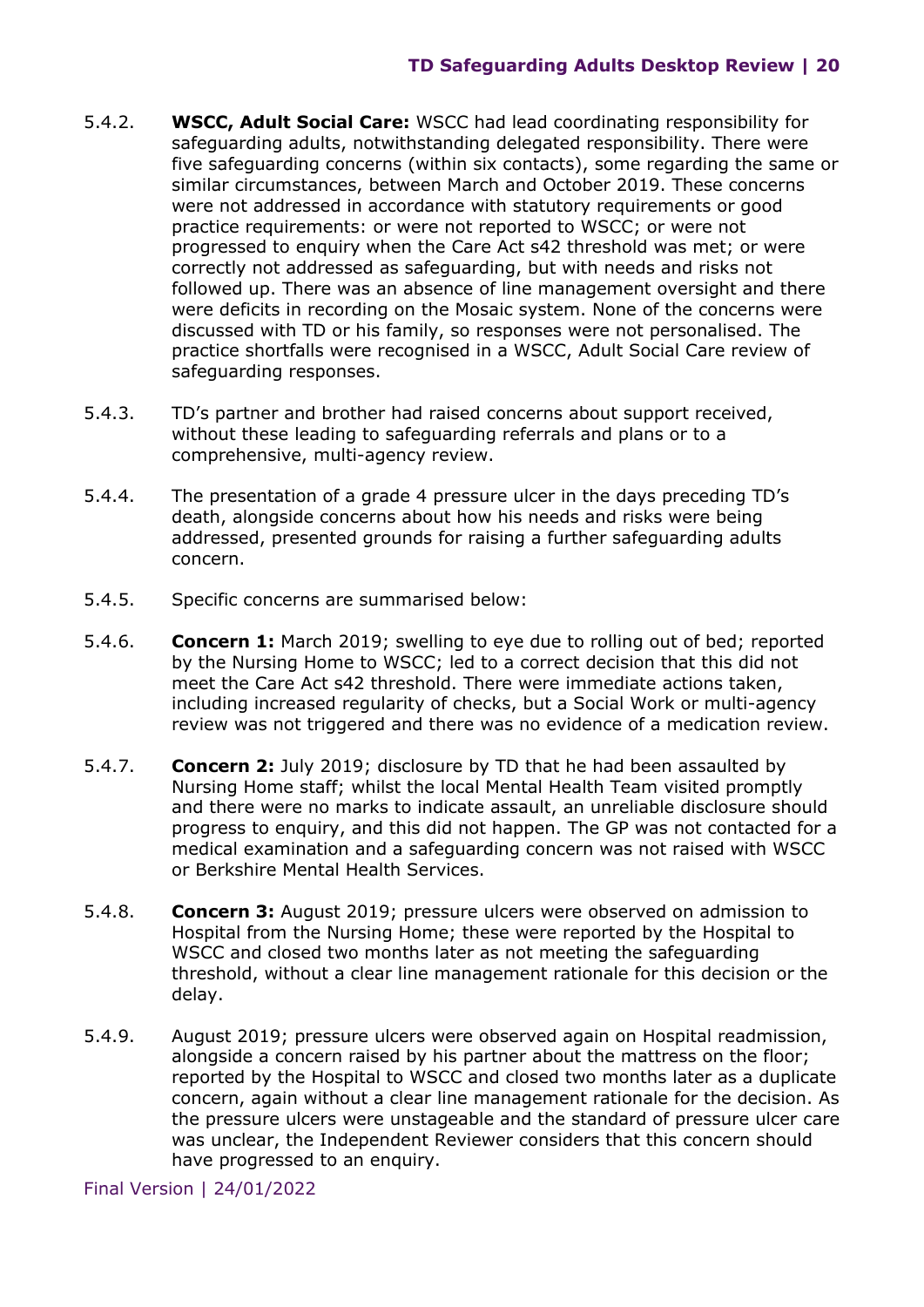- 5.4.10. **Concern 4:** October 2019; pressure ulcers were reported by the Nursing Home (on Social Worker advice) to WSCC as safeguarding concerns.
- 5.4.11. October 2019 pressure ulcers were reported again by the Nursing Home to WSCC, without receiving feedback; TD was visited by the local Mental health Hub and closed by WSCC as a duplicate concern, without a clear line management rationale for the decision and without recognition that there had not been follow-up action in response to previous concerns. It was appropriate to close this as a duplicate concern that was open, but the previous concern was closed around this time without progressing to enquiry, even though the Care Act s42 threshold appeared to have been met.
- 5.4.12. **Concern 5:** October 2019; TD's partner raised a concern about the quality of care provided at the Nursing Home, leading to a Mental Health Act Assessment request to Berkshire Mental Health Services but was incorrectly not raised as a safeguarding adults concern with WSCC.
- 5.4.13. **Berkshire Mental Health Services:** The assigned Social Worker was aware of only two of the safeguarding adults' concerns and acknowledged that there should have been closer communication with WSCC on the concerns that had been shared.
- 5.4.14. **Sussex Partnership Foundation Trust:** The alleged assault disclosure by TD in July 2019 was responded to promptly by the Mental Health Hub, quickly establishing that there were no markings to his skin. However, the incident should have been reported to WSCC as a safeguarding concern, and to Berkshire Mental Health Services, and these reports were not made. This was a further example of agencies not always working together in a coherent manner to promote TD's safety and wellbeing.
- 5.4.15. **Western Sussex Hospital Trust:** The aforementioned Trust investigation report considered whether guidelines were correctly followed in regard to raising safeguarding concerns.
- 5.4.16. The Trust pressure ulcers guidance states that raising safeguarding concerns should be considered for patients with a category 3 or 4 pressure ulcer, or patients with multiple category 2 pressure ulcers. This complies with national guidelines and, as stated in the report, appears to have been applied correctly.
- 5.4.17. There were two safeguarding concerns raised by Trust staff. On 14/08/19 a concern was raised regarding the development of pressure ulcers on the sacrum and heel. A referral was made before discharge on One Call to request TVN input to the home regarding wound care. The investigation report concludes that this concern was raised and documented correctly. Also, the discharging nurse requested specialist input in the Nursing Home from the community TVN service on discharge.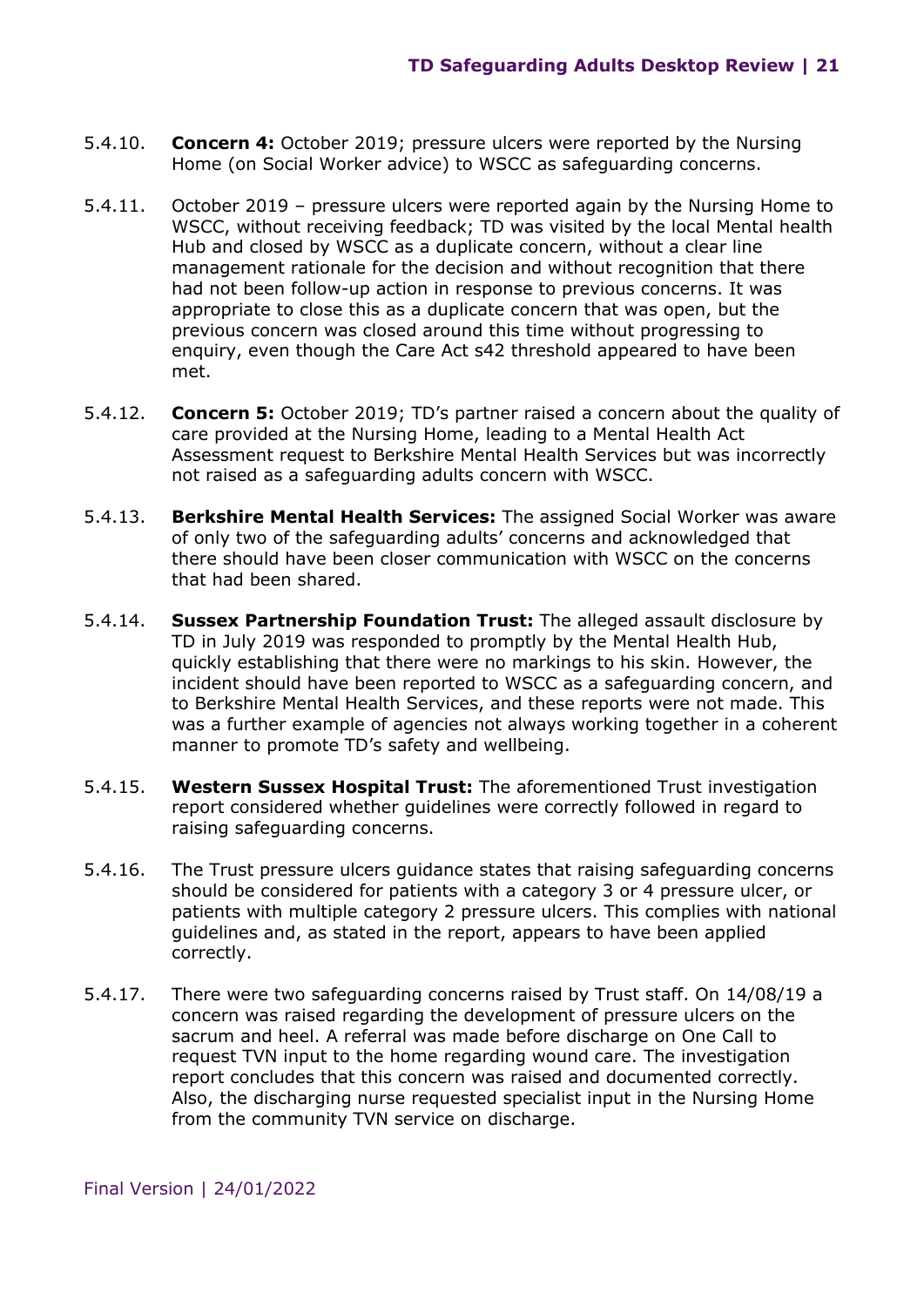- 5.4.18. There was a further safeguarding concern raised on 19/08/19, following a review of the pressure ulcers, and the concerns raised by his partner regarding the standard of care at the Nursing Home. It was noted on the safeguarding form that TD would remain in Hospital for end-of-life care. The investigation report concluded that the concern was raised and documented correctly, although it is not clear in the documentation whether the Ward staff were aware of the previous safeguarding concern.
- 5.4.19. The MDT discharge transfer summary on 22/08/19 requested that the GP review TD in the community as soon as possible after discharge but does not mention the safeguarding concern.
- 5.4.20. The Trust report acknowledges that there was a lack of written documentation about TD's safeguarding concerns in the MDT discharge planner and the nursing and medical notes, aside from the actual alerts. Also, there was no flagging system to raise awareness of open safeguarding adult cases.
- 5.4.21. **Abbots Lawn Nursing Home:** It is unclear whether TD's pressure ulcers deteriorated due to the care provided by the Nursing Home, as safeguarding concerns were not followed up, but it is known that the home staff were unable to manage regular repositioning in view of his presentation. The alleged assault in July 2019 should have led to a safeguarding adults plan on the part of the Nursing Home.

#### **5.5. What was the impact of resource and environmental issues on the decisions and actions of agencies?**

5.5.1. Whilst the Independent Reviewer acknowledges that there is a considerable strain on Health and Social Care resources, there is no evidence that actions or decisions by agencies were directly impacted by resource levels.

#### **5.6. How compliant were agencies in meeting statutory and procedural requirements?**

5.6.1. All agencies had a responsibility to comply with the Care Act and Mental Capacity Act. WSCC and Berkshire Mental Health Services, in particular, did not fully meet the requirements of the Care Act, sections 9 (assessing needs) and 42 (safeguarding enquiries).

## **5.7. Coroner findings**

- 5.7.1. The coroner found that there were deficits in care standards, but that these did not amount to neglect and did not significantly contribute to TD's death.
- 5.7.2. It was found that Abbots Lawn Nursing Home had inadequate recording in place (including nutrition and wound care plan), whilst acknowledging that this had improved, and had not met repositioning requirements (every two hours) for TD.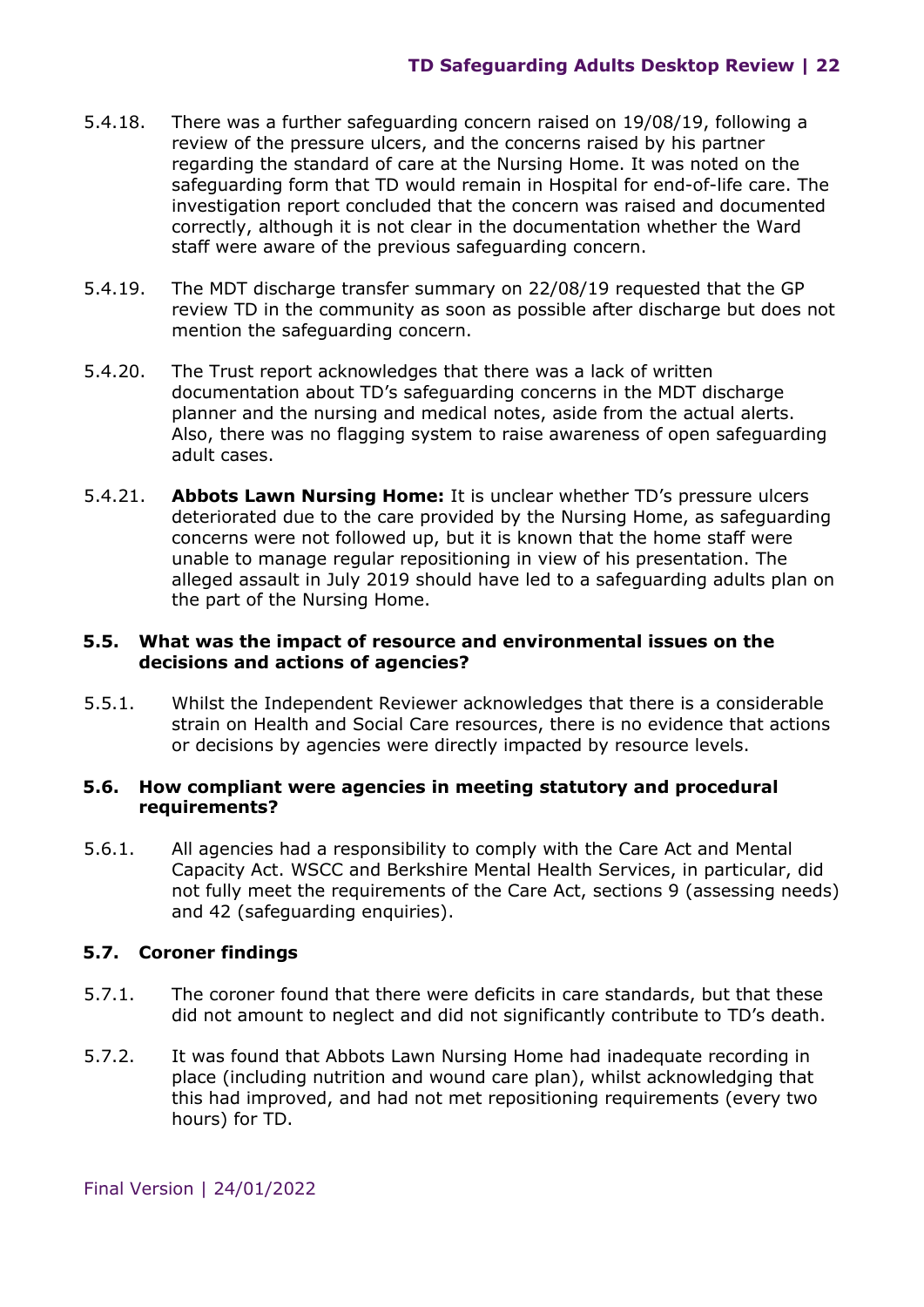5.7.3. It was also found that WSCC did not respond appropriately to safeguarding concerns that had been raised.

## <span id="page-22-0"></span>**6. Findings**

- 6.1. **Overview:** Whilst there is evidence of professionals and agencies endeavouring to improve TD's safety and wellbeing, individually and collectively, there were significant deficits in the support provided. These most significantly concerned professional curiosity, multi-agency risk management, effective safeguarding adults' decisions and actions, and active fulfilment of his expressed wishes. As the Coroner concluded, there is no evidence that the deficits contributed in any significant way to TD's death. However, they clearly did have a significant impact on the quality of his life.
- 6.2. The following findings relate to the analysis provided in the previous section.

## 6.3. **Finding 1: Multi-agency risk management**

- 6.4. The coroner was critical of the lack of multi-agency information sharing and joint decision-making. The presenting complex mental and physical health needs, alongside the consideration of a transfer and the complicated inter-agency and cross-border responsibilities, warranted a multi-agency risk management meeting to provide an effective and coordinated pathway. This did not happen and the response to TD's needs was more fragmented than it should have been. Whilst Berkshire Mental Health Services were in a pivotal position to have scheduled a meeting, WSCC and all agencies shared in this responsibility.
- 6.5. There were some reviews and multi-agency meetings, but these were not sufficiently holistic and there was not a sense of coordinated risk management, information sharing and comprehensive oversight of the intervention strands by Berkshire Mental Health Services and a range of involved agencies across borders.

## 6.6. **Finding 2: Safeguarding Adults thresholds and enquiries**

- 6.7. The coroner found that none of the Safeguarding Adults concerns raised with WSCC were dealt with appropriately (including the decision not to progress to an enquiry in August 2019) and that statutory obligations were therefore not met; but that, as the ulcers contributed to but did not cause TD's death, this did not impact on the outcome.
- 6.8. There were five safeguarding adults' concerns (six contacts) in the eight months prior to TD's death, concerning alleged physical abuse and neglect of pressure ulcers and general care. Some concerns were not raised with WSCC as the lead coordinating agency, some not progressed by WSCC as safeguarding when the Care Act s42 threshold appeared to be met, there was a lack of action to address risk factors through safeguarding enquiries or risk management responses, and there was a lack of line management oversight and recording. A further safeguarding adults concern should have been raised in the days preceding TD's death when a grade 4 pressure ulcer was observed in the context of concerns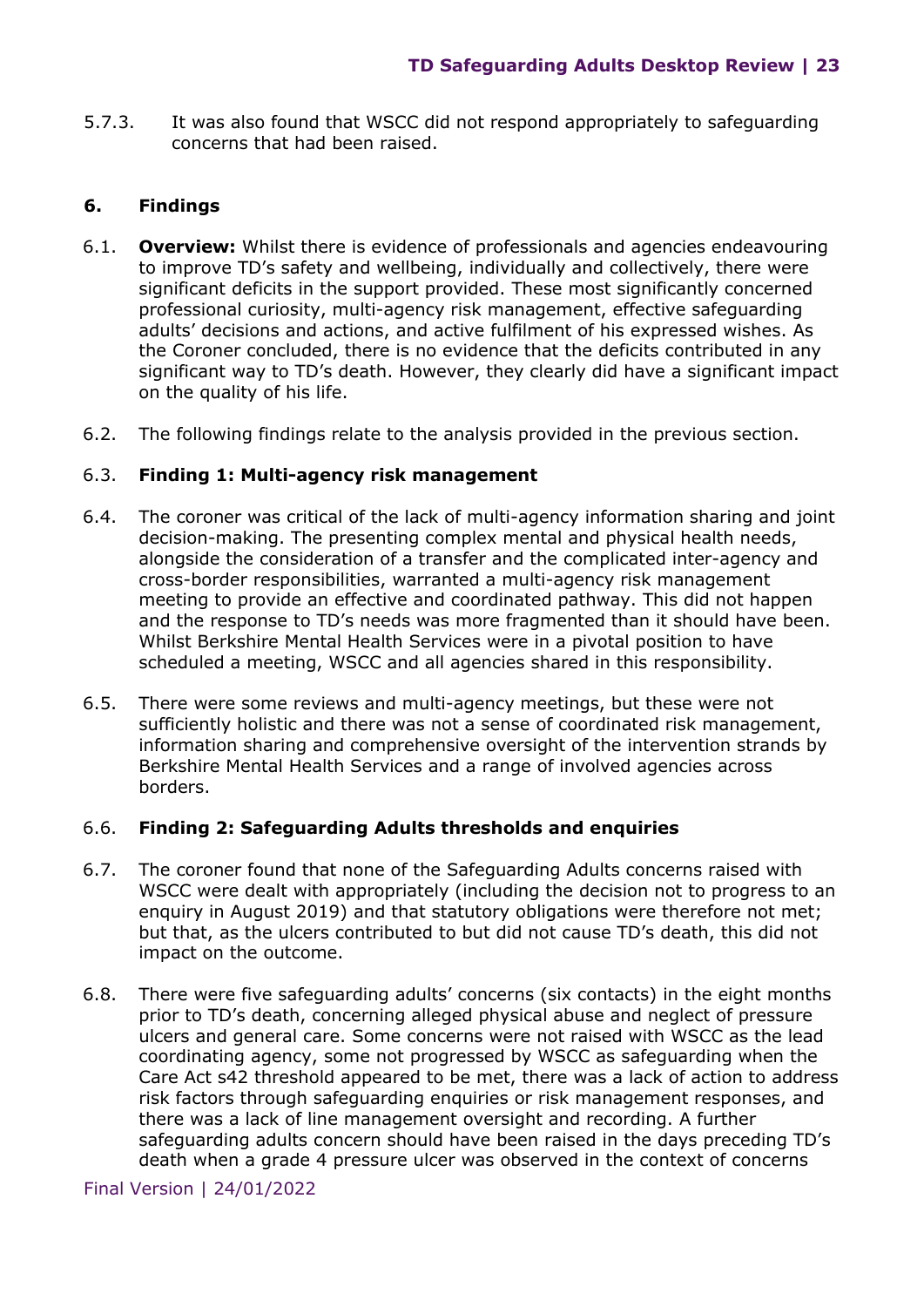around care standards. It is recognised that tis responsibility was also held by the Sussex Partnership Foundation Trust in view of the delegated arrangement.

## 6.9. **Finding 3: Mental Capacity Act training and recording**

6.10. Whilst it is understood that there appears to have been a need for covert medication at times and medical authorisation was obtained, evidence of recorded Mental Capacity Assessments and Best Interest Decisions have not been forthcoming as evidence within this review. It is noted that this responsibility primarily relates to the Sussex Partnership Foundation Trust, GP Surgery and Nursing Home.

## 6.11. **Finding 4: Service User Voice**

- 6.12. The voice of TD, his partner and family were not actively listened to. In particular, there was a lack of urgency by Berkshire Mental Health Services in responding to TD's clearly expressed wish to move to a familiar area, notwithstanding the obvious difficulty in securing an appropriate placement due to his challenging behaviour, hospital admissions and having different placement needs to his partner. TD and his brother, who had Lasting Power of Attorney, were not informed by WSCC or other agencies about safeguarding concerns; or involved in decisions about these concerns. There was insufficient evidence of agencies attempting to explore the underlying causes of TD's mental illness and potential recovery (including possible childhood trauma and later loss & bereavement), with an apparent focus on medical intervention. There is a concern that his partner, MM, was removing his pressure relieving boots, without evidence of an attempt to work with her in appropriately participating in care.
- 6.13. **Finding 5: Berkshire Mental Health Services –** Whilst acknowledging the considerable difficulty in locating an appropriate placement, there was insufficient urgency in searching for a Nursing Home in Berkshire, in accordance with the wishes of TD and his partner.
- 6.14. **Finding 6: Abbots Lawn Nursing Home –** The Nursing Home was understandably experiencing difficulty in meeting TD's complex mental and physical health needs; including pressure ulcer care, repositioning, nutrition, medication and challenging behaviour. Shortfalls in recording impair a clear understanding of the extent of this difficulty and there was a reluctance to escalate concerns about the difficulty in managing TD's needs and in advocating for him regarding the need for a transfer. The coroner found that the difficulty with repositioning meant that the pressure ulcers did not heal and that this contributed to his overall decline in health but did not amount to neglect. There does not appear to have been sufficient scrutiny of the permission gained for covert medication and there was a shortfall in reporting safeguarding concerns to the CQC.
- 6.15. **Finding 7: Sussex Partnership Foundation Trust –** The alleged assault in July 2019 should have been raised as a safeguarding adults concern and the Trust had delegated responsibility for safeguarding concerns, so has some responsibility for learning in this area alongside WSCC. Communication with Berkshire Mental Health Services should have been more robust and there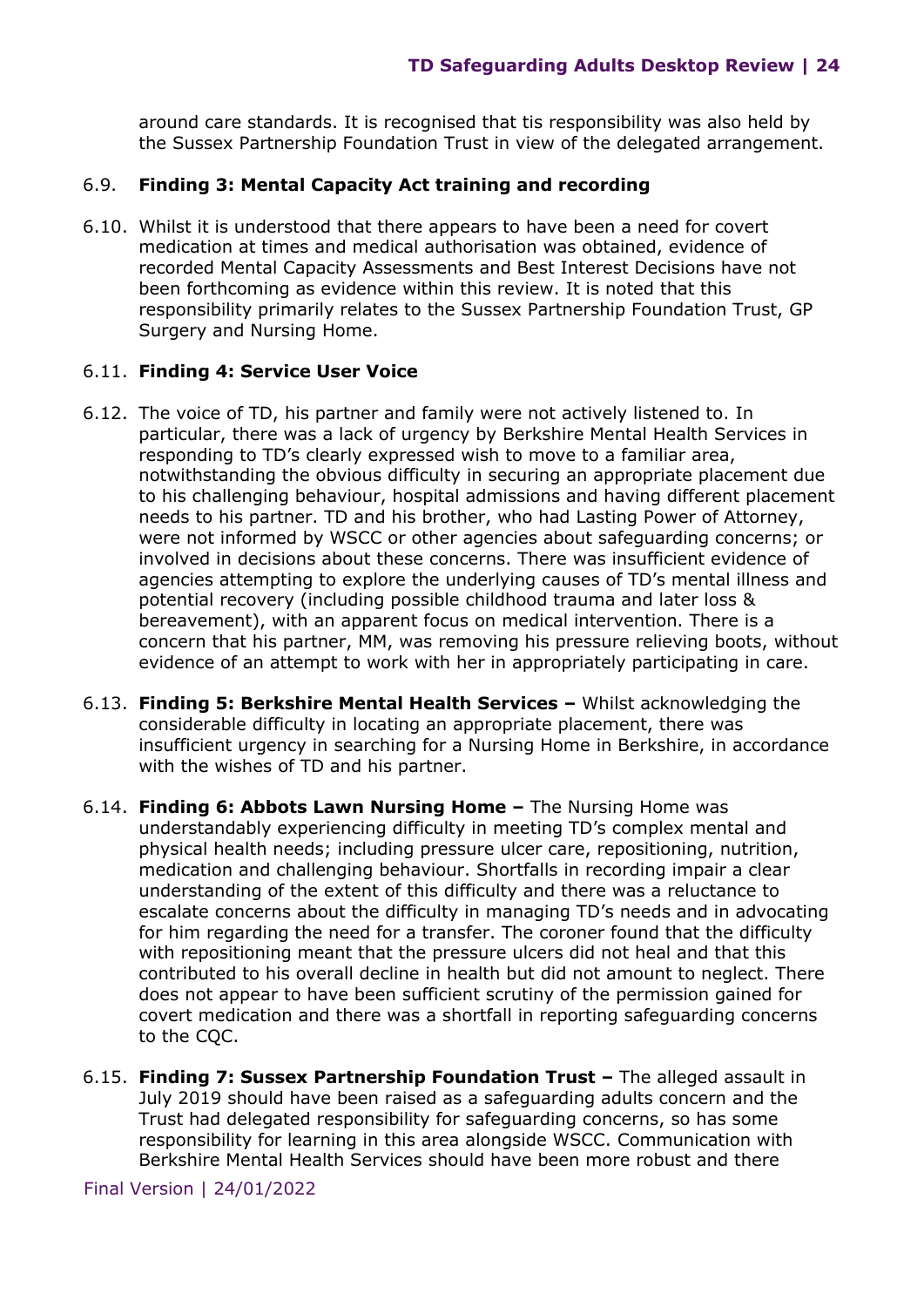should be clearer evidence of Mental Capacity Assessments. The coroner found that the Admission Avoidance Matron should have been involved a month or two sooner than mid-October 2019.

- 6.16. **Finding 8: West Sussex Hospitals** The Coroner found that appropriate safeguarding concerns were raised by the hospital. He was critical of the discharge processes and lack of information regarding the pressure ulcers. There should have been a more robust flagging of safeguarding concerns in records.
- 6.17. There were multiple hospital admissions and swift discharges without a multiagency review of whether TD's needs could be met on returning to the Nursing Home and without an effective communication of needs to be met by the Nursing Home and community services; in particular, without pressure ulcer care guidelines, as in the August 2019 discharges, when TD was readmitted within a few days for the same condition.
- 6.18. **Finding 9: Sussex Community NHS Trust** There was a delay of three weeks in the provision of the TVN service, although the service thereafter appears to have been attentive.
- 6.19. A TVN recommendation of two-hourly turning in October 2019 was not clearly recorded and not subject to a prompt review, as acknowledged to the Inquest.
- 6.20. The coroner acknowledged that actions have been taken by WSCC to improve safeguarding adults' arrangements; specifically concerning management oversight, a streamlined Mosaic recording system and appropriate training to staff.
- 6.21. Mosaic recording has been updated, with recording on a stand-alone form. Also, as a temporary arrangement since March 2020 until formal changes are made, working age mental health referrals have been triaged by the Safeguarding hub. It is believed that this has improved the consistency of decision-making and management oversight.
- 6.22. Safeguarding training is to be undertaken at regular intervals by relevant Adult Social Care staff, including reporting responsibility.
- 6.23. Regular audits of safeguarding enquiries are to be undertaken, to include a personalised and holistic approach, timely responses, clearly documented safeguarding plans (linked to risk, with a clear allocation of tasks), and a review of circumstances with a line manager before closure.
- 6.24. WSCC Adult Social Care staff are to receive regular training on the Mental Capacity Act and Deprivation of Liberty Safeguards (Liberty Protection Safeguards All). The intention is to target residents in residential and nursing Homes; to encourage DoLS referrals by providers, if appropriate; and to prompt Mental Capacity Assessments and Best Interest Meetings if there is a concern about capacity and a consideration of covert medication.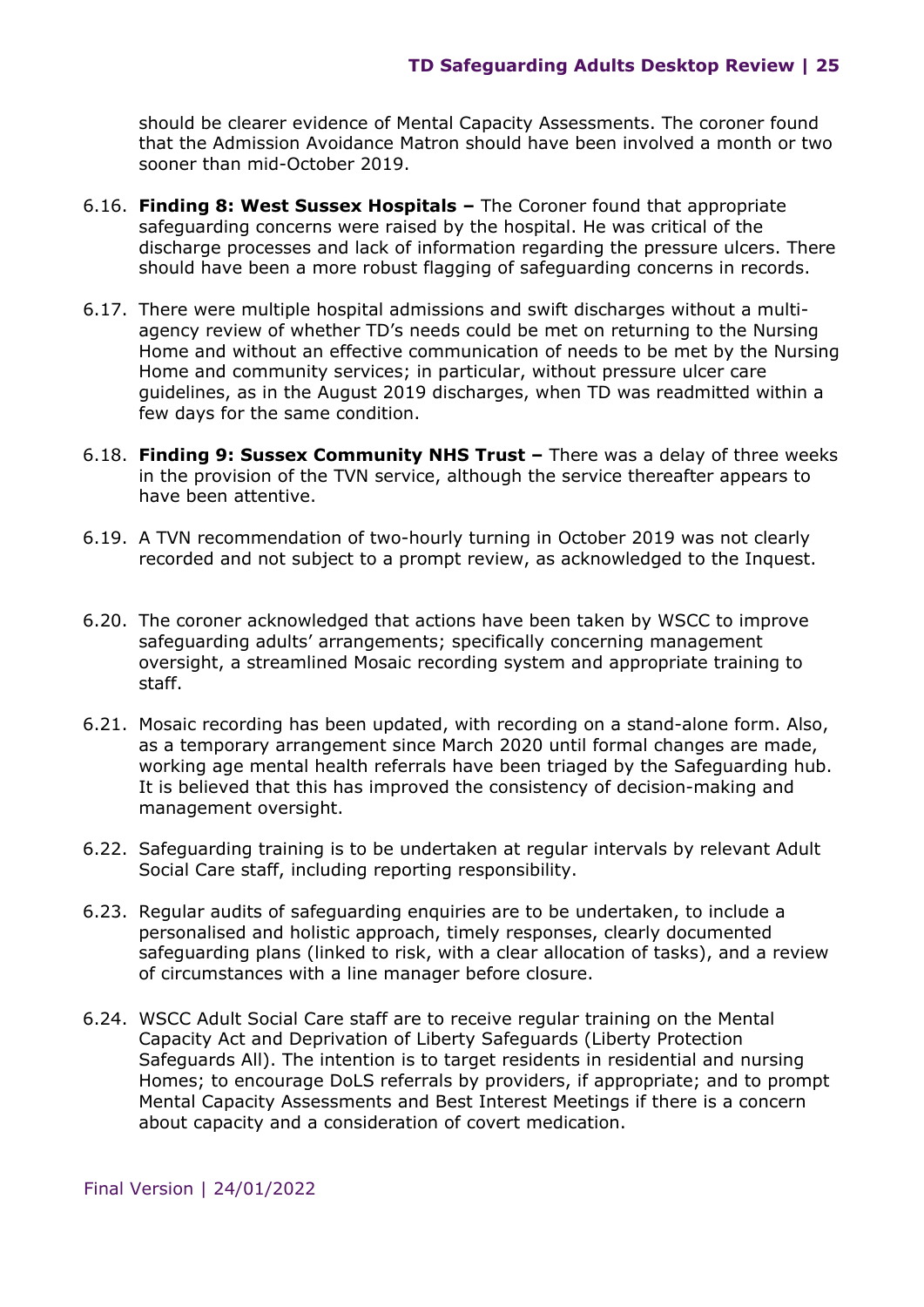#### **7. Planned or completed actions**

7.1. **Action 1: WSSAB & West Sussex County Council - Safeguarding Adults thresholds and enquiries** 

#### 7.2. **Action 2: WSSAB - Mental Capacity Act training and recording**

- 7.3. **Action 3: West Sussex County Council, Adult Social Care** WSCC developed an action plan in the aftermath of TD's death. This made a commitment to regular DoLS training audits completed with mental health staff and feedback to managers, and a Multi-Agency Safeguarding Hub (MASH) has been introduced as a front door service to receive and make threshold decisions on concerns.
- 7.4. The Section 75 arrangement has ended, which may offer the opportunity for a more seamless service.
- 7.5. **Action 4: Abbots Lawn Care Home** The Nursing Home representatives point to improvements that have been made. A new 'Access' electronic recording system has been installed. This incorporates tasks such as setting up care plans and monitoring completion of tasks (including medication administration and repositioning). Audits on quality standards are completed; covering pressure ulcer care and safeguarding. Annual training to staff is provided on areas including pressure ulcer care, recording, medication and safeguarding.
- 7.6. **Action 5: Sussex Partnership Foundation Trust** Safeguarding audits have been completed within the Mental Health Service, with feedback provided to senior staff and training arranged.
- 7.7. **Action 6: West Sussex Hospitals** The Sussex University Trust (now merged with Brighton) has developed improvements, following the investigation report. This includes a review of the One Call system to streamline recording of communication with nursing colleagues; a section for historical safeguarding concerns that have been raised; level 3 training completed in 2020 by Tissue Viability Clinical Nurse Specialists to increase confidence in assessing safeguarding concerns; to provide level 2 safeguarding training for band 2 nurses (including specialist nurses and sisters); the wound care plan has been adapted to include a discharge plan page, in order to improve wound care information on admission and discharge; a Quality leads safeguarding & safe discharge meeting between the Trust and community has been established to discuss concerns and proactively learn from incidents; a flagging system to identify open safeguarding cases to providers; and work around improving general discharge planning is ongoing, including a review of electronic discharge summary information (to include key information such as safeguarding) and a quality audit of transfer and discharge documents.
- 7.8. **Action 7: Sussex Community NHS Trust, Community Nursing** There is now an Admission Avoidance Matron Team, as part of a Care Homes programme in primary care; which will provide input to Care Homes, complete weekly Ward rounds and flag multiple discharges.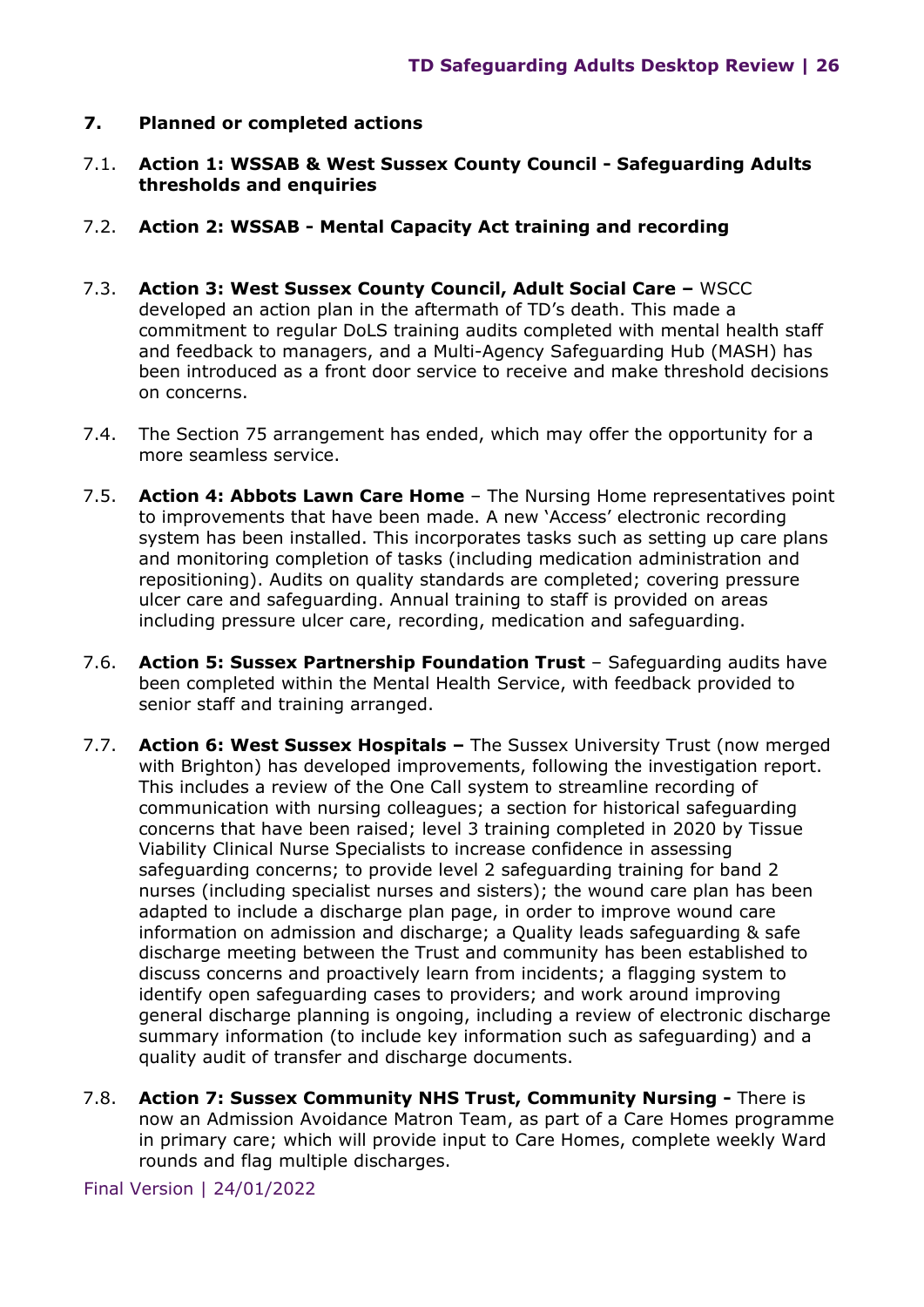- 7.9. Further developments include a discharge hub for patients with complex needs; a wound care plan that includes hospital discharge; closer communication with Hospital Wards on discharge arrangements to ensure that a sensible package is put in place; an electronic discharge letter; an audit of discharges; safeguarding awareness training; and a safeguarding flag on the Evolve recording system.
- 7.10. The TVN stated in the Inquest that she had received safeguarding adults training and is more confident in recognising and reporting suspected abuse. Also, the TVN is planning a weekly meeting between the Hospital and Community teams; towards improved communication and discussion of safeguarding adults' concerns.

#### **8. Recommendations to improve services and reduce risk**

- 8.1. **Overview:** The recommendations in this section are presented as additional to the improvements already planned or implemented, towards further advancement of the safety and wellbeing of adults at risk.
- 8.2. **Family overview:** TD's brother considers that the following broad recommendations, as outlined by the Independent Reviewer, are appropriate measures to reduce the risk of similar circumstances arising in future.
- 8.2.1. A multi-agency risk management meeting, leading to a coordinated response, 'could have helped'; particularly as transfer was not sufficiently prioritised.
- 8.2.2. Increased prioritisation of TD's wishes in respect to transfer would have been beneficial, as he does not consider that the Nursing Home was appropriate to meet his needs.
- 8.2.3. TD's brother is not concerned about the decision-making regarding covert medication and, having Lasting Power of Attorney responsibility for health & welfare and finances, he was aware of and supportive of this practice when necessary. He was not aware of a Mental Capacity Assessment having been undertaken at any time.
- 8.2.4. He was not aware of any Safeguarding Adults considerations and agrees that this may have been a potential vehicle to a more effective care management response.
- 8.2.5. TD's brother considers that improved communication between agencies would be beneficial in meeting the needs of people in future.
- 8.3. The following recommendations are intended to build on recognised multiagency and individual agency improvements.

#### 8.4. **Recommendation 1: Planned and completed actions**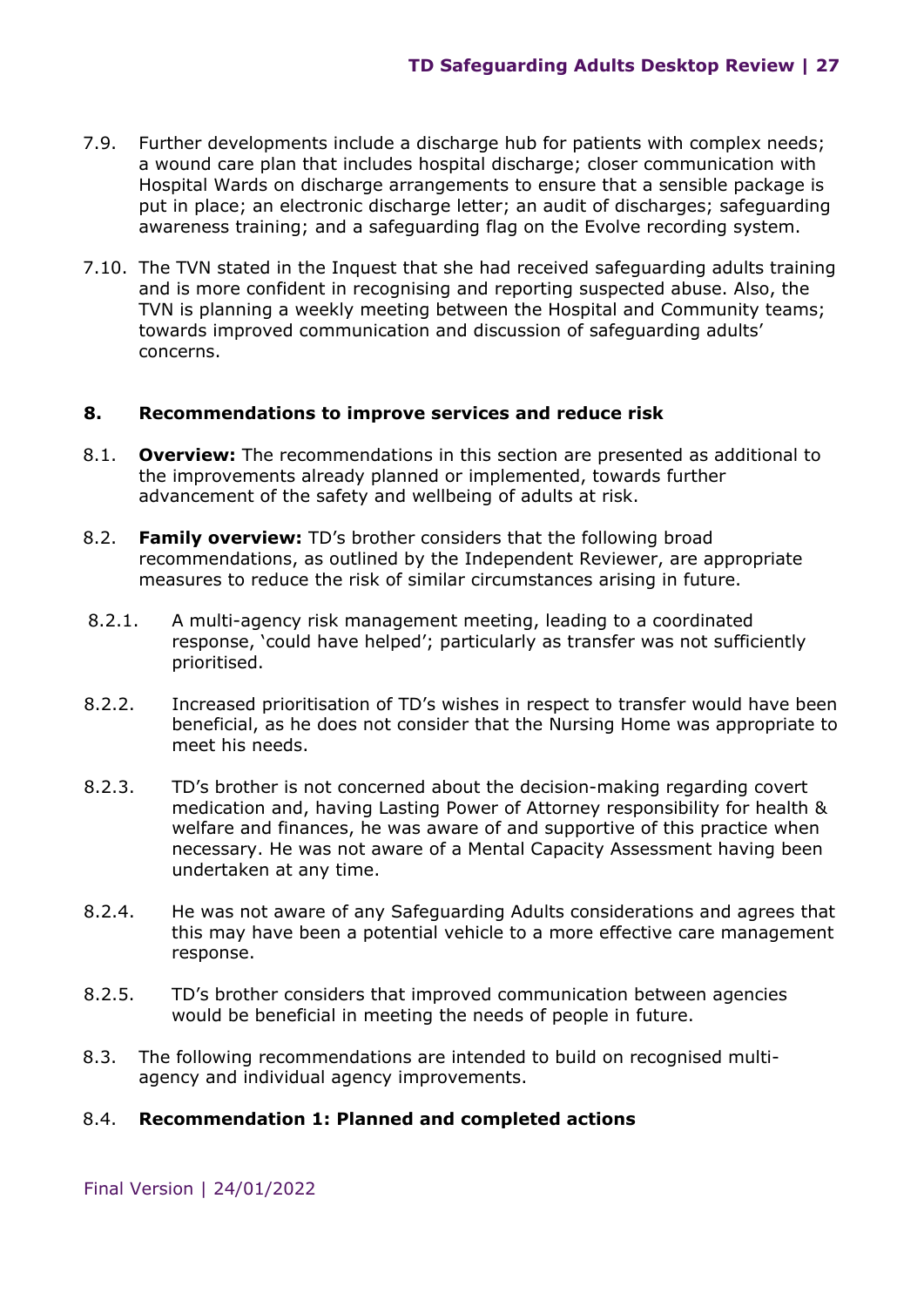8.4.1. WSSAB to monitor progress in implementing actions already planned or taken after TD's death.

#### 8.5. **Recommendation 2: Multi-agency risk management**

- 8.5.1. WSCC to agree and embed across agencies an enhanced risk management framework for high-risk cases, building on the current Multi-Agency Risk Management (MARM) process.
- 8.5.2. To agree a multi-agency contract review and quality improvement framework, coordinated by WSCC; including (i) regular provider monitoring visit outcomes shared with CQC, and (ii) monthly quality improvement meetings for oversight and scrutiny of safeguarding adults and quality concerns (hard and soft data).
- 8.5.3. West Sussex Hospitals to review and audit discharge planning procedures and compliance, particularly related to comprehensive discharge summaries.
- 8.5.4. Sussex Partnership Foundation Trust and Berkshire Mental Health Services to review the effectiveness of information-sharing on service users when there is joint responsibility.
- 8.5.5. Abbots Lawn Nursing Home to provide assurance of improved procedures and practice concerning escalation of care and safeguarding concerns and recording.
- 8.5.6. Sussex Community NHS Trust to review the effectiveness of TVN engagement timescales, recording and reviews.
- 8.5.7. Berkshire Mental Health Services to review the effectiveness of care management oversight, risk management escalation and communication.

#### 8.6. **Recommendation 3: Safeguarding Adults thresholds and enquiries**

- 8.6.1. WSSAB to gain assurance of awareness across agencies of the responsibility to report safeguarding concerns to WSCC.
- 8.6.2. WSCC to further enhance and provide assurance of proportionate, personalised and outcome-focused Safeguarding Adults Enquiries.
- 8.6.3. WSCC to agree senior line management oversight of complex cases, aligned to a new framework for complex cases that is being developed and an Escalation and Resolution Protocol that is in place.
- 8.6.4. WSCC to audit safeguarding adult's threshold decisions at the Adult Safeguarding Hub and also Safeguarding enquiries; with a focus online management oversight, proportionality, personalisation, family involvement and outcomes. This aligns to existing safeguarding audits concerning transition, self-neglect, mental health and homelessness.